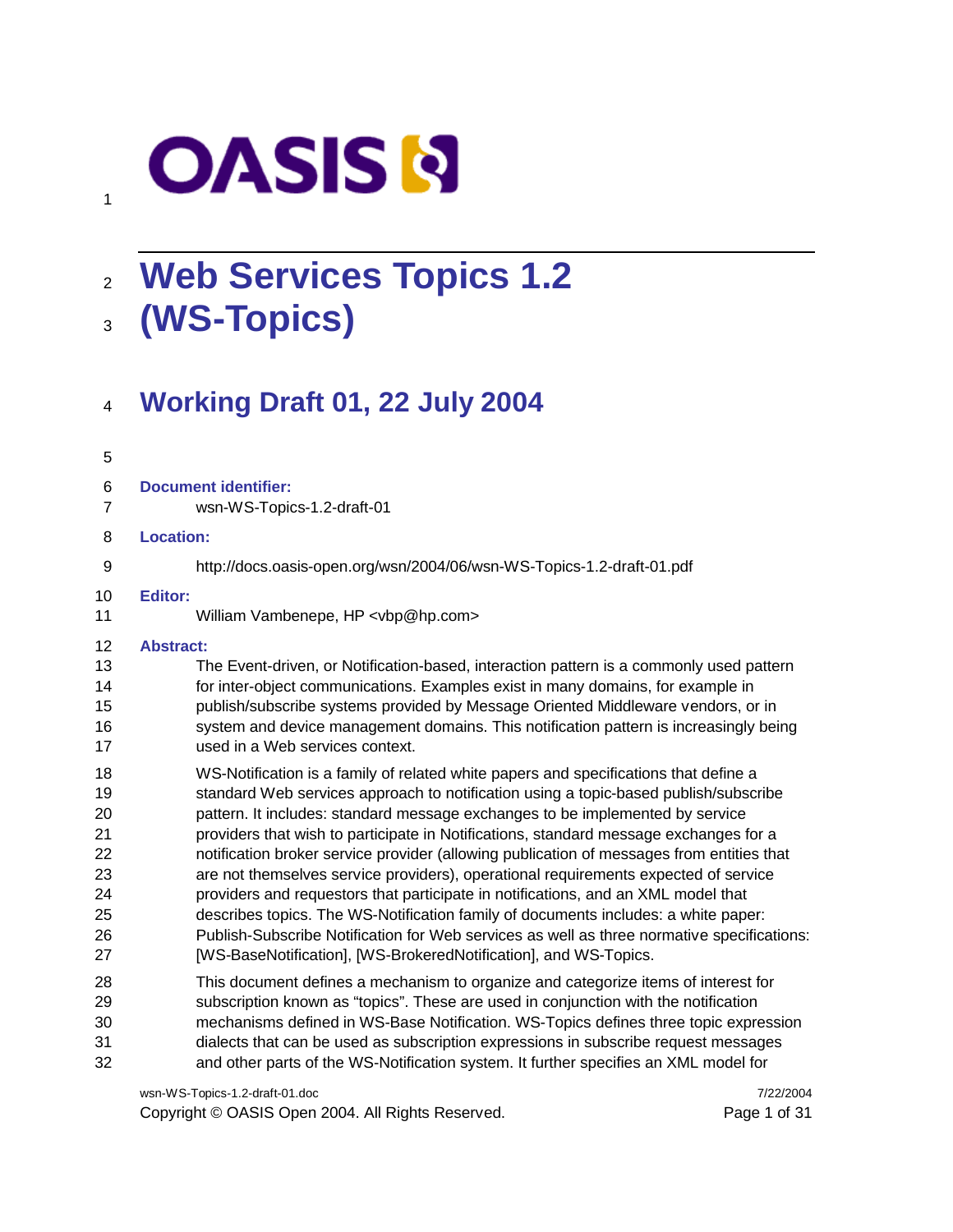describing metadata associated with topics. This specification should be read in conjunction with the WS-Base Notification specification and the Publish-Subscribe Notification for Web Services document.

#### **Status:**

- 37  $\blacksquare$  On July  $2^{nd}$  2004, this document was approved by the OASIS WS-Notification Technical Committee for publication so that users of the specification have a stable draft version available until the TC publishes a Committee Draft. Send comments to the editor.
- Committee members should send comments on this specification to the wsn@lists.oasis-open.org list. Others should subscribe to and send comments to the wsn-
- comment@lists.oasis-open.org list. To subscribe, send an email message to wsn- comment-request@lists.oasis-open.org with the word "subscribe" as the body of the message.
- For information on whether any patents have been disclosed that may be essential to
- implementing this specification, and any offers of patent licensing terms, please refer to
- 47 the Intellectual Property Rights section of the WSN TC web page (http://www.oasis-open.org/committees/wsn/).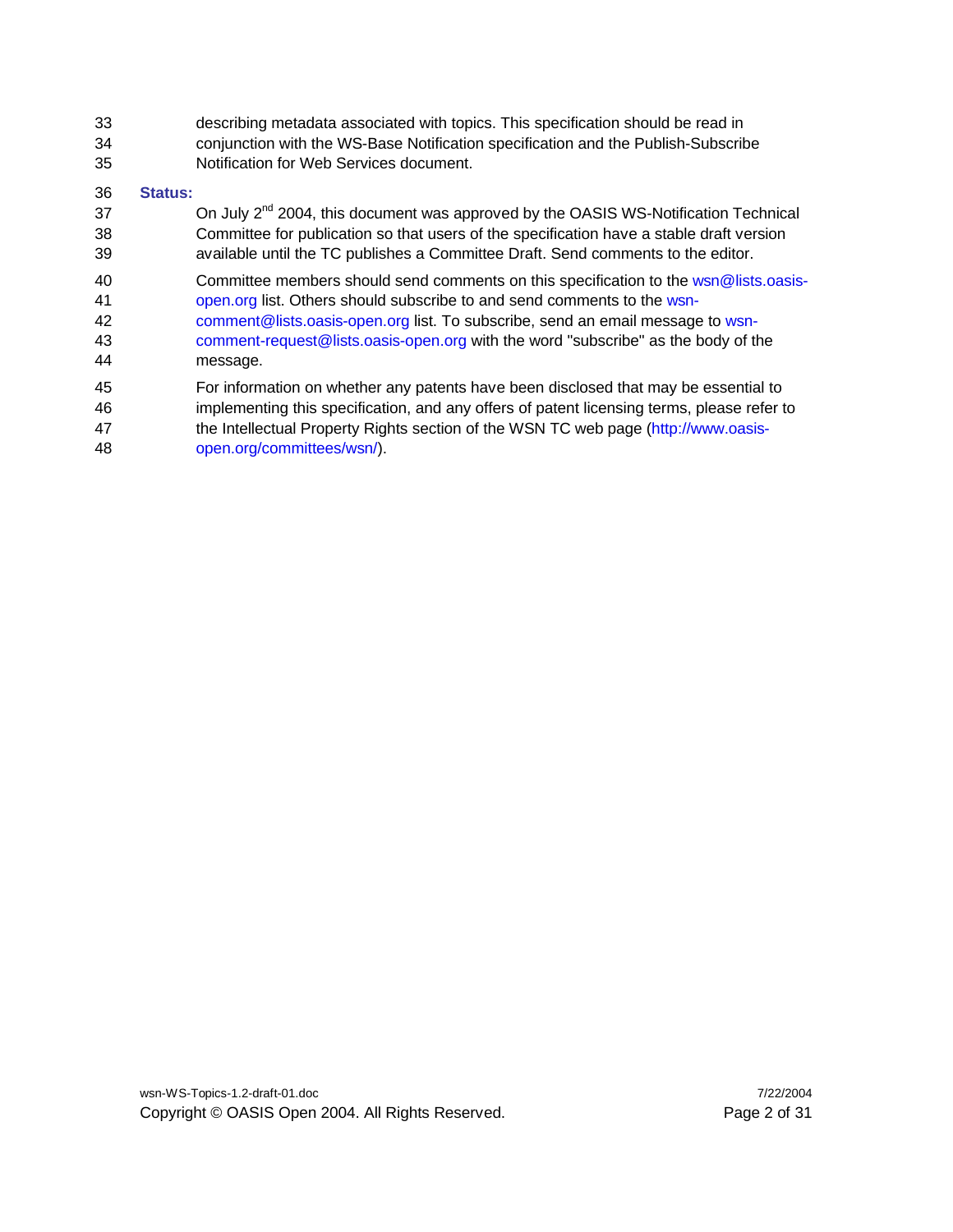# **Table of Contents**

| 50 | $\mathbf{1}$   | Introduction                            |                                 | 4                       |
|----|----------------|-----------------------------------------|---------------------------------|-------------------------|
| 51 |                | 1.1<br><b>Goals and Requirements</b>    |                                 | $\overline{\mathbf{4}}$ |
| 52 |                | 1.1.1<br>Requirements                   |                                 | 4                       |
| 53 |                | Non-Goals<br>1.1.2                      |                                 | 4                       |
| 54 |                | 1.2<br><b>Notational Conventions</b>    |                                 | 5                       |
| 55 |                | 1.3<br>Namespaces                       |                                 | 5                       |
| 56 | 2              | <b>Terminology and Concepts</b>         |                                 | $\,6$                   |
| 57 | 3              | <b>Topics and Topics Spaces</b>         |                                 | $\overline{7}$          |
| 58 | 4              | Example                                 |                                 | 9                       |
| 59 | 5              | Modeling Topic Spaces in XML            |                                 | 10                      |
| 60 | 6              | Modeling Topics in XML                  |                                 | 10                      |
| 61 | $\overline{7}$ | <b>Topic Expressions</b>                |                                 | 13                      |
| 62 |                | 7.1<br>SimpleTopic Expressions          |                                 | 13                      |
| 63 |                | 7.2<br>ConcreteTopicPath Expressions    |                                 | 14                      |
| 64 |                | 7.3<br><b>FullTopicPath Expressions</b> |                                 | 15                      |
| 65 |                | 7.3.1                                   | Validating FullTopicExpressions | 16                      |
| 66 | 8              | AliasRefs and their resolution          |                                 | 18                      |
| 67 | 9              | Growing a Topic Tree                    |                                 | 19                      |
| 68 | 10             | The "ad-hoc" Topic Space                |                                 | 20                      |
| 69 | 11             | NotificationProducer and Topics         |                                 | 21                      |
| 70 | 12             | <b>Security Considerations</b>          |                                 | 22                      |
| 71 | 13             | References                              |                                 | 23                      |
| 72 |                | Appendix A. Acknowledgments             |                                 | 24                      |
| 73 |                | Appendix B. XML Schema                  |                                 | 25                      |
| 74 |                | Appendix C. Revision History            |                                 | 30                      |
| 75 |                | Appendix D. Notices                     |                                 | 31                      |
| 76 |                |                                         |                                 |                         |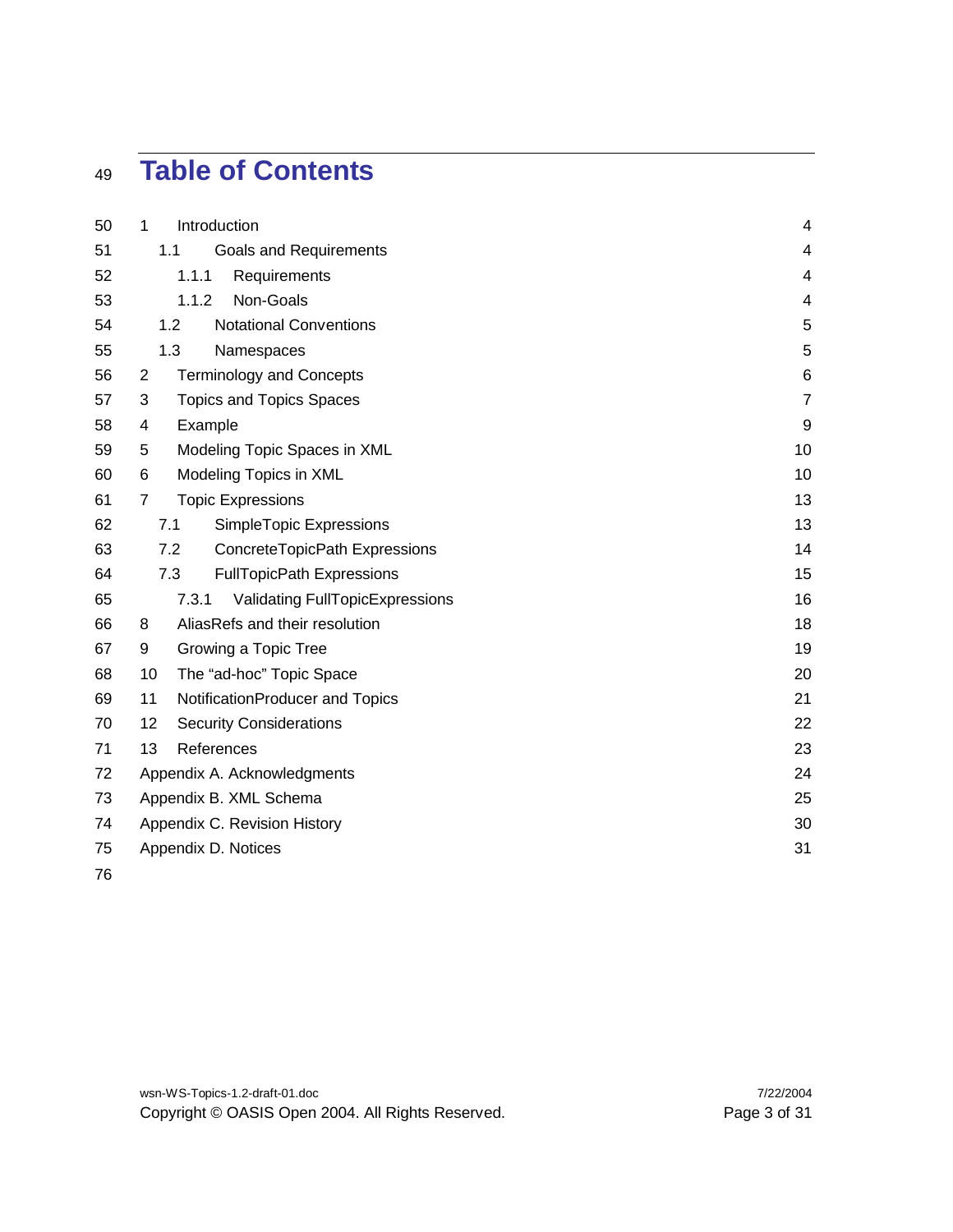#### **1 Introduction**

- The Event-driven, or Notification-based, interaction pattern is a commonly used pattern for inter-
- object communications. Examples exist in many domains, for example in publish/subscribe
- systems provided by Message Oriented Middleware vendors, or in system and device
- management domains.
- This document defines a mechanism to organize and categorize items of interest for subscription
- known as "topics". These are used in conjunction with the notification mechanisms defined in WS-Base Notification.
- WS-Topics defines three topic expression dialects that can be used as subscription expressions in subscribe request messages and other parts of the WS-Notification system. It further specifies an XML model for describing metadata associated with topics. This specification should be read
- 88 in conjunction with the WS-Base Notification specification and the Publish-Subscribe Notification
- for Web Services white paper.

#### **1.1 Goals and Requirements**

- The goal of the WS-Topics specification is to define a mechanism to organize and categorize
- items of interest for subscription known as "topics". It defines a set of topic expression dialects
- that can be used as subscription expressions in subscribe request messages and other parts of
- 94 the WS-Notification system.

#### **1.1.1 Requirements**

- In meeting this goal, the specification must address the following specific requirements:
- § Must support resource-constrained devices. The specifications must be factored in a way that allows resource-constrained devices to participate in the Notification pattern. Such devices will be able to send information to, and receive information from Web services, without having to implement all the features of the specifications.
- § Must permit transformation and aggregation of Topics: It must be possible to construct configurations (using intermediary brokers) where the Topic subscribed to by the NotificationConsumer differs from the Topic published to by the NotificationProducer, yet NotificationMessages from the NotificationProducer are routed to the
- NotificationConsumer by a broker that is acting according to administratively-defined rules.
- § Must permit non-centralized development of a topic tree: It must be possible for actors to define additional topics based on existing topics without requiring coordination with the actor responsible for creating the topics that are being built on.

#### **1.1.2 Non-Goals**

- The following aspects are outside the scope of these specifications:
- § Defining the format of notification payloads: The data carried in notification messages is application-domain specific, and this specification does not prescribe any particular format for this data.

wsn-WS-Topics-1.2-draft-01.doc 7/22/2004 Copyright © OASIS Open 2004. All Rights Reserved. Page 4 of 31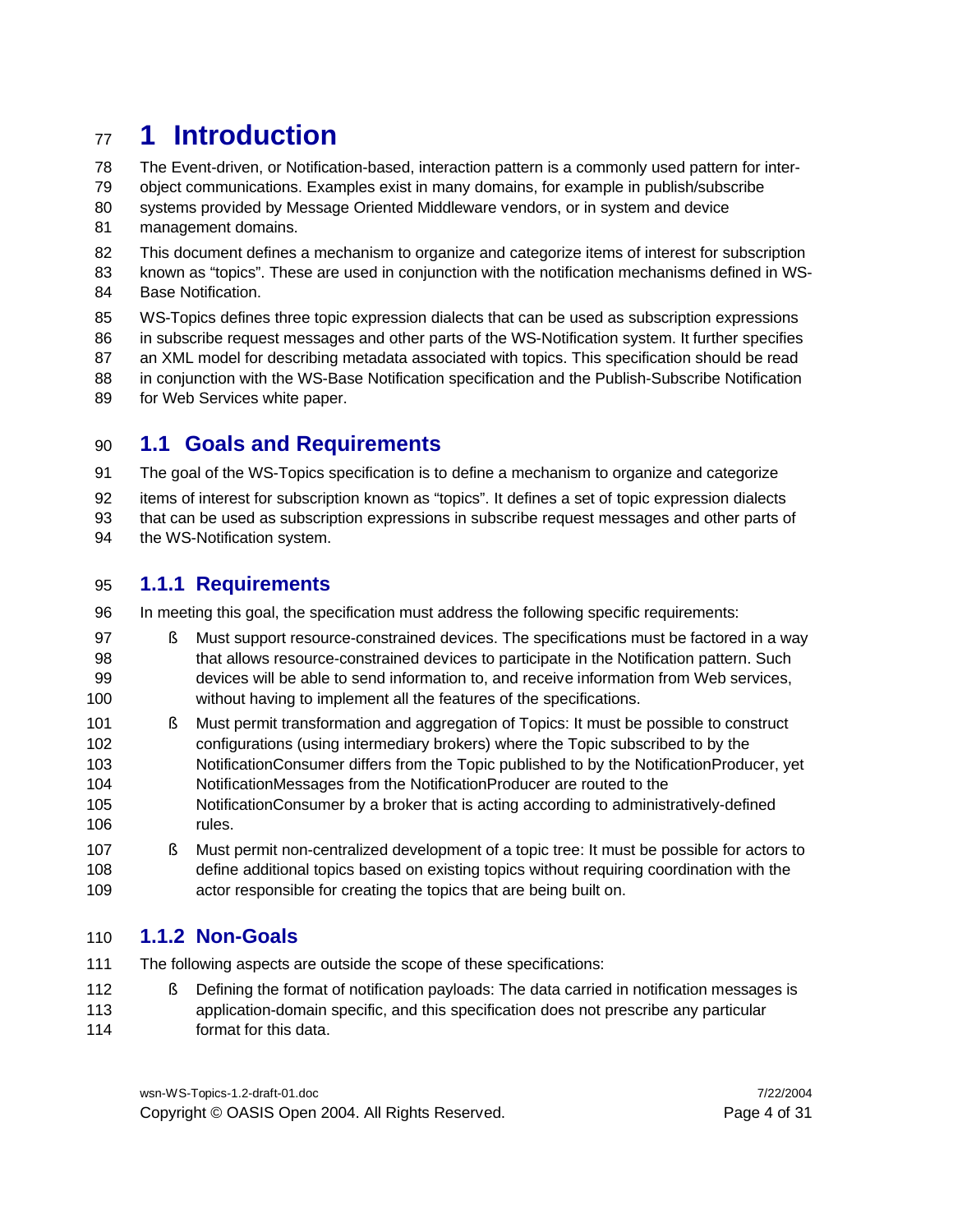#### 115 **1.2 Notational Conventions**

116 The keywords "MUST", "MUST NOT", "REQUIRED", "SHALL", "SHALL NOT", "SHOULD", 117 "SHOULD NOT", "RECOMMENDED", "MAY", and "OPTIONAL" in this document are to be 118 interpreted as described in [RFC 2119].

119 When describing abstract data models, this specification uses the notational convention used by

120 the [XML Infoset]. Specifically, abstract property names always appear in square brackets (e.g., 121 [some property]).

122 When describing concrete XML schemas, this specification uses the notational convention of

123 [WS-Security]. Specifically, each member of an element's [children] or [attributes] property is

124 described using an XPath-like notation (e.g., /x:MyHeader/x:SomeProperty/@value1). The use of

125 {any} indicates the presence of an element wildcard (<xsd:any/>). The use of @{any} indicates

126 the presence of an attribute wildcard (<xsd:anyAttribute/>).

#### 127 **1.3 Namespaces**

128 The following namespaces are used in this document:

| <b>Prefix</b> | Namespace                                                                                     |
|---------------|-----------------------------------------------------------------------------------------------|
| xsd           | http://www.w3.org/2001/XMLSchema                                                              |
| wsrp          | http://docs.oasis-open.org/wsrf/2004/06/wsrf-WS-ResourceProperties-1.2-<br>$dr$ aft-01 $xs$ d |
| wsbf          | http://docs.oasis-open.org/wsrf/2004/06/wsrf-WS-BaseFaults-1.2-draft-<br>01.xsd               |
| wsbfw         | http://docs.oasis-open.org/wsrf/2004/06/wsrf-WS-BaseFaults-1.2-draft-<br>$01$ wsdl            |
| wsnt          | http://docs.oasis-open.org/wsn/2004/06/wsn-WS-BaseNotification-1.2-<br>draft-01.xsd           |
| wstop         | http://docs.oasis-open.org/wsn/2004/06/wsn-WS-Topics-1.2-draft-01.xsd                         |

129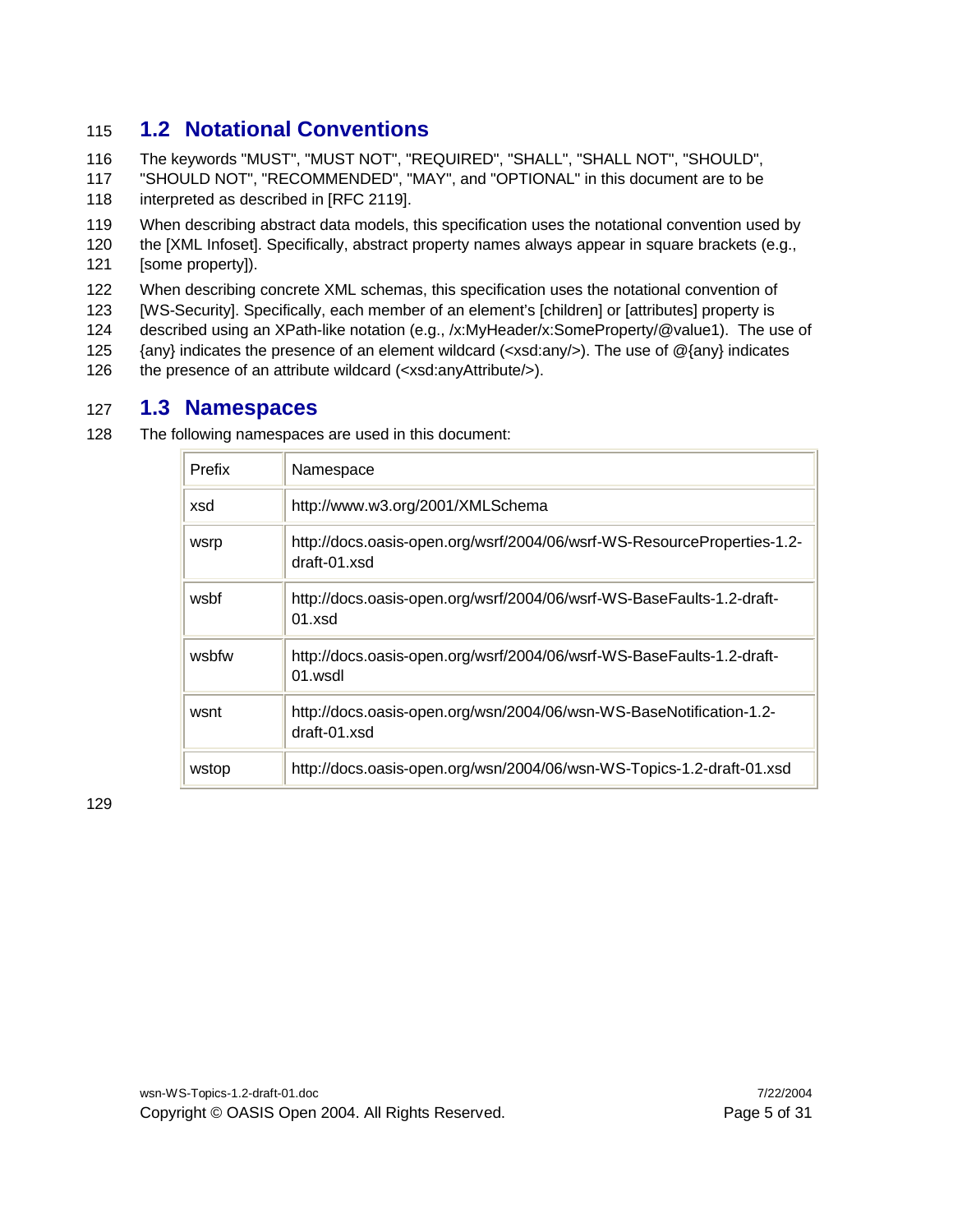# <sup>130</sup> **2 Terminology and Concepts**

131 Please refer to [WS-Notification WP] for a list of terms and their definitions.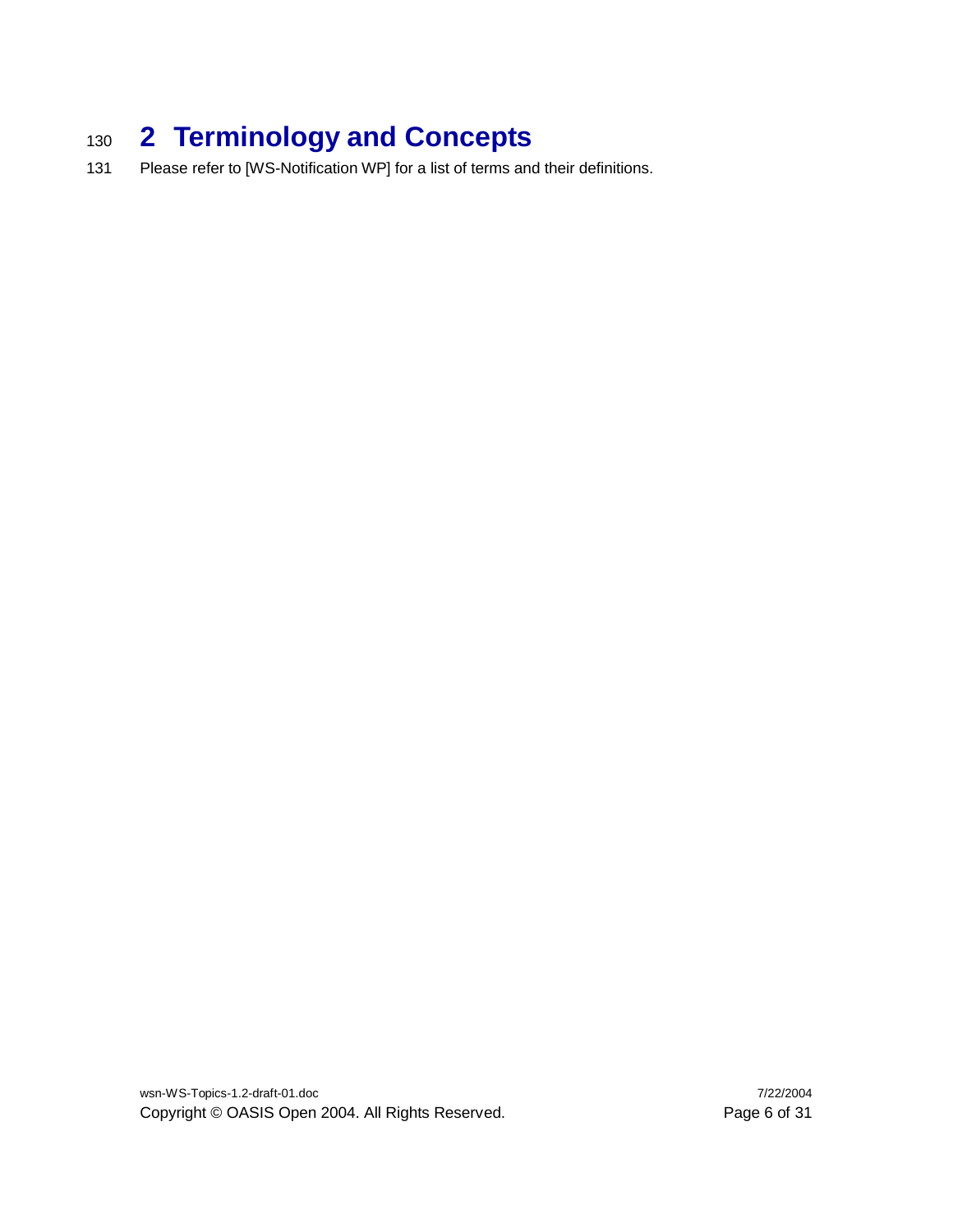### **3 Topics and Topics Spaces**

 A collection of related Topics is used to organize and categorize a set of notification messages. It provides a convenient means by which subscribers can reason about notifications of interest.

Topics appear in several places within the WS-Notification system. As part of the publication of a

NotificationMessage, the Publisher associates it with one or more Topics. When a Subscriber

creates a Subscription, it associates the Subscription with one or more Topics. The

NotificationProducer uses these Topic lists as part of the matching process: a

- NotificationMessage is delivered to a NotificationConsumer if the list of Topics associated with the
- Subscription has a non-empty intersection with the list of Topics associated with the
- NotificationMessage.
- In order to avoid naming collisions, and to facilitate interoperation between independently
- developed NotificationProducers and Subscribers, every WS-Notification Topic is assigned to an
- XML Namespace. The set of Topics associated with a given XML Namespace is termed a *Topic*
- *Space*. Any XML namespace has the potential to scope a single collection of Topics. Of course, not every XML namespace will define a Topic Space.
- 147 It is important to understand the distinction between a Topic Space and the set of Topics (the
- "Topic Set") supported by a NotificationProducer. A Topic Space is just an abstract set of Topic
- definitions. While it is certainly possible for a given Topic Space to be used by exactly one
- Notification Producer, there is no expectation that this will be the case. Topics from a single Topic
- Space may be referenced in the Topic Sets of many different NotificationProducers. Moreover the
- Topic Set of a NotificationProducer MAY contain Topics from several different Topic Spaces. This concept is expanded upon in section 11.
- Each Topic can have zero or more *child topics* and a child topic can itself contain further child
- topics. A Topic without a *parent* is termed a *root topic*. A particular root topic and all its
- descendents form a hierarchy (termed a *Topic Tree*).
- The rationale for hierarchical topic structures is:
- § They allow Subscribers to subscribe against multiple Topics. For example a Subscriber
- can subscribe against an entire Topic Tree, or a subset of the Topics in a Topic Tree. This reduces the number of subscription requests that a Subscriber needs to issue if it is
- interested in a large sub-tree. It also means that a Subscriber can receive
- NotificationMessages related to descendent topics without having to be specifically aware of their existence.
- § They provide a convenient way to manage large Topic Spaces (for example when administering security policies).
- Note: Although WS-Notification permits hierarchical topic structures, there is no requirement or expectation that all Topic Spaces will contain them. It is perfectly possible for a Topic Space to contain only root topics (possibly only a single root topic). A NotificationProducer is not required to support structured topics. It may restrict its Topic Set to include only topics from Topic Spaces that contain only root Topics; even if it does include topics from a Topic Space that contains topic hierarchies, it may choose only to support root topics from that Topic Space.
- A Topic Space is thus a collection (forest) of Topic Trees. The Topic Space contains additional
- metadata relating to its member Topics. The metadata describing a particular Topic Space can be modeled as an XML document (see section 5).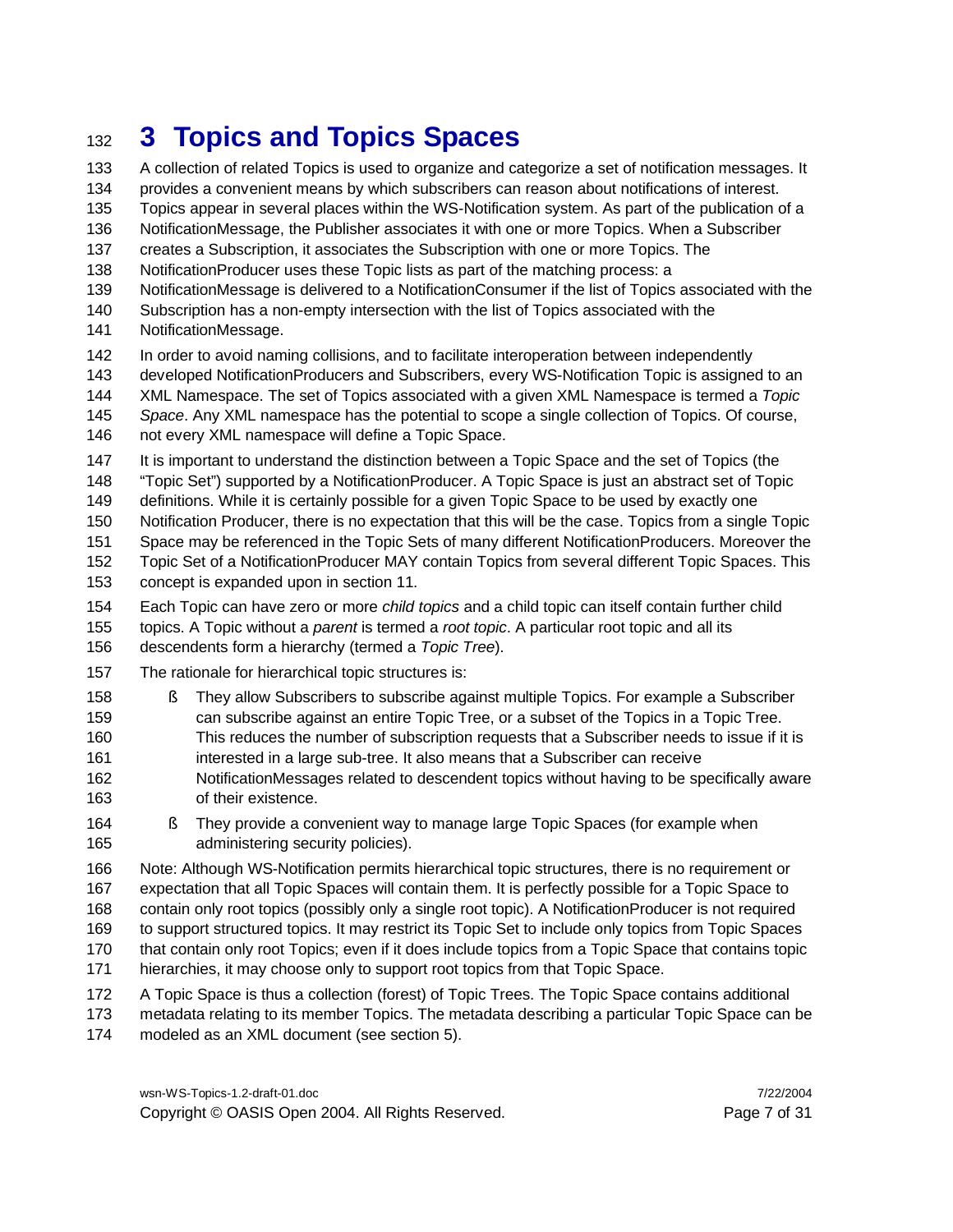- Each Topic has a local name, an NCName. All root topics must have unique names within their
- Topic Space. In this way, a root Topic can be uniquely referenced by a QName formed by
- combining the XML Namespace associated with the Topic Space and the local name of the root
- topic. Child topics can only be referred to relative to their ancestor root topic's QName using a
- path-based TopicExpression dialect (see section 7).
- No Topic can contain two immediate child topics with the same name, however Topics with the
- same name can appear elsewhere in a Topic Tree, and no relationship is implied. Similarly two
- separate Topic Trees in the same Topic Space may contain descendent Topics with the same
- name; these are not necessarily related to each other in any way either.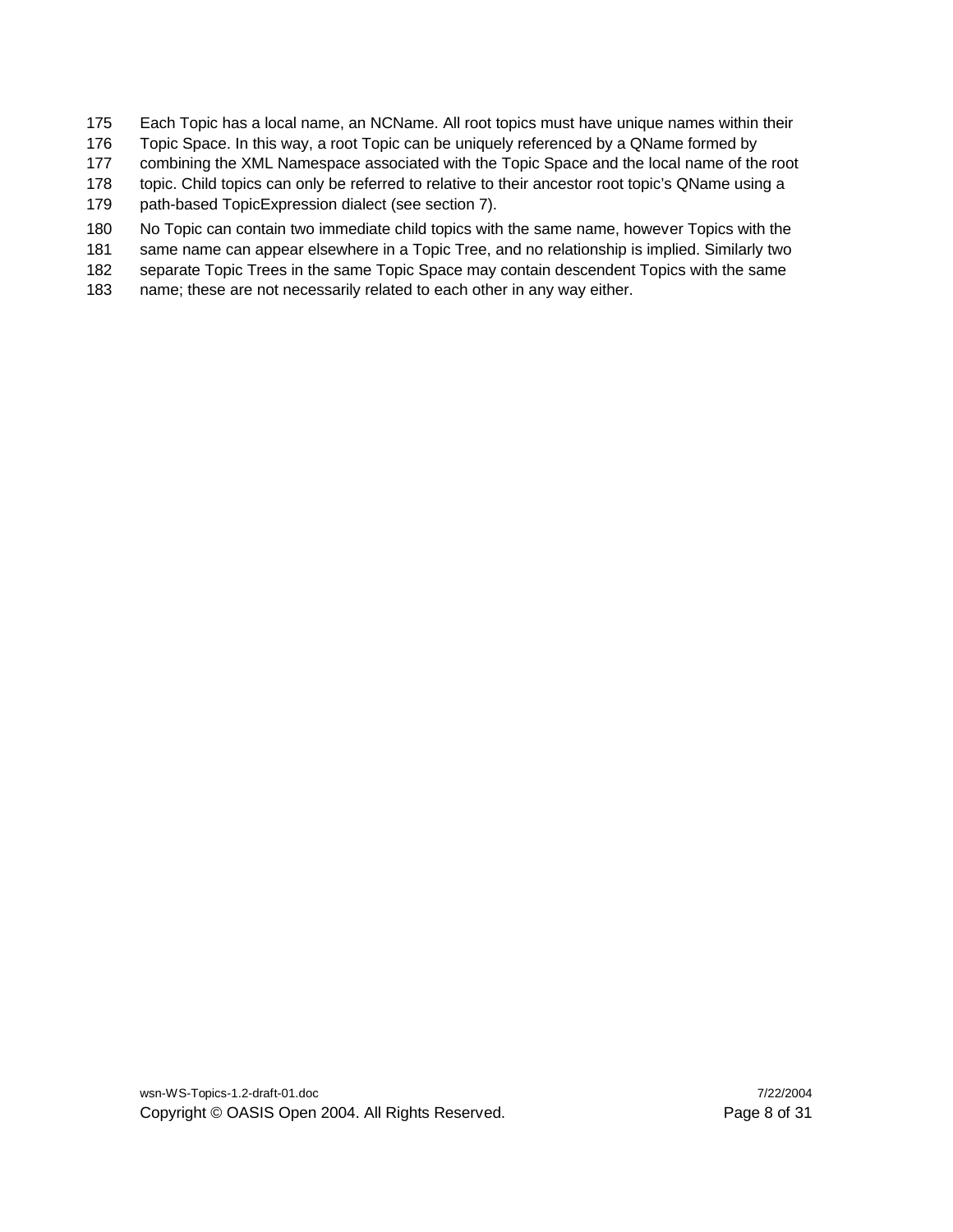### **4 Example**

 Consider a Topic Space that can be depicted as follows. The Topic Space is contained in the "http://example.org/topicSpace/example1" namespace. This Topic Space has two root Topics, named t1 and t4. Topic t1 has two child topics, t2 and t3. Topic t4 has two child topics, t5 and t6.

Topic t6 is an alias for t1's child topic t3.



This topic space and its metadata can be described using the following XML instance document:

| 192 | xml version="1.0" encoding="UTF-8"?                                          |
|-----|------------------------------------------------------------------------------|
| 193 | <wstop:topicspace <="" name="TopicSpaceExample1" td=""></wstop:topicspace>   |
| 194 | targetNamespace="http://example.org/topicSpace/example1"                     |
| 195 | xmlns:tns="http://example.org/topicSpace/example1"                           |
| 196 | xmlns:xyz="http://example.org/anotherNamespace"                              |
| 197 | xmlns:wstop=                                                                 |
| 198 | " http://docs.oasis-open.org/wsn/2004/06/wsn-WS-Topics-1.2-draft-01.xsd " >  |
| 199 | <wstop:topic name="t1"></wstop:topic>                                        |
| 200 | <wstop:topic messagetypes="xyz:m1 tns:m2" name="t2"></wstop:topic>           |
| 201 | <wstop:topic messagetypes="xyz:m3" name="t3"></wstop:topic>                  |
| 202 |                                                                              |
| 203 | <wstop:topic name="t4"></wstop:topic>                                        |
| 204 | <wstop:topic messagetypes="tns:m3" name="t5"></wstop:topic>                  |
| 205 | <wstop:topic name="t6"></wstop:topic>                                        |
| 206 | <wstop:aliasref< td=""></wstop:aliasref<>                                    |
| 207 | dialect=" http://docs.oasis-open.org/wsn/2004/06/TopicExpression/Concrete" > |
| 208 | tns:1/13                                                                     |
| 209 |                                                                              |
| 210 |                                                                              |
| 211 |                                                                              |
| 212 |                                                                              |
|     |                                                                              |

wsn-WS-Topics-1.2-draft-01.doc 7/22/2004 Copyright © OASIS Open 2004. All Rights Reserved. Page 9 of 31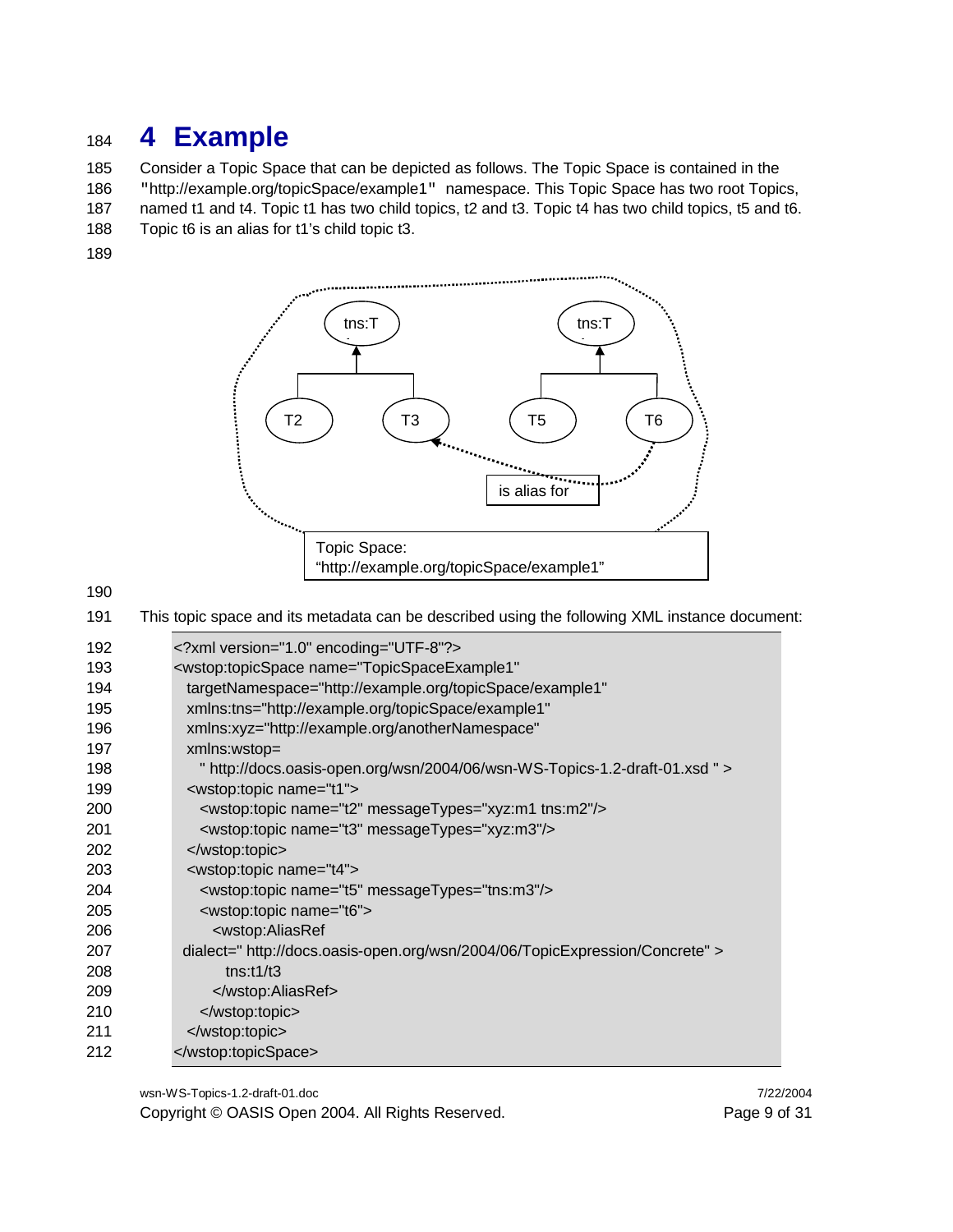We describe the details behind modeling topic spaces and topics in the following sections.

# **5 Modeling Topic Spaces in XML**

 The WS-Topics XML Schema contains element and type definitions used to create topic space instance documents. An instance document is associated with a single Topic Space and contains the names of Topics in that Topic Space along with their metadata. It may include all the topics in that topic space, or just a subset of them. The following is a non-normative description of a TopicSpace element: <TopicSpace name=*NCName*? targetNamespace=*anyURI* …> <Topic … />\* … </TopicSpace> A TopicSpace element is further constrained in the following way: /wstop:TopicSpace The top-level element in a topic space instance document. It contains Topic declaration elements and associates them with the XML Namespace for the topic space /wstop:TopicSpace/@name An optional name that can be assigned to the TopicSpace element for light-weight documentation purposes. /wstop:TopicSpace/@targetNameSpace The XML Namespace for this topic space. It is expressed as a URI. This forms the namespace component of the QName of each root Topic in the Topic Space. /wstop:topicSpace/Topic The TopicSpace has a collection of zero or more child Topic elements that define the roots of the Topic Trees within the Topic Space. The TopicSpace element may contain any number of Topic elements. The value of /Topic/@name MUST be unique amongst all root Topics defined in the TopicSpace. /wstop:TopicSpace/{any} This is an extensibility mechanism to allow additional elements to be specified. /wstop:TopicSpace/@{any} This is an extensibility mechanism to allow additional attributes to be specified. **6 Modeling Topics in XML** WS-Notification defines an XML representation of a Topic that can be represented in the following non-normative fashion: <TopicSpace name=… targetNamespace=…> <Topic name=*NCName* messageTypes=*list of QName*? final=*boolean*?> ( <AliasRef>*wsnt:TopicExpression*</AliasRef> |

<MessagePattern>*wsrp:QueryExpression*</MessagePattern>?

wsn-WS-Topics-1.2-draft-01.doc 7/22/2004

Copyright © OASIS Open 2004. All Rights Reserved. Page 10 of 31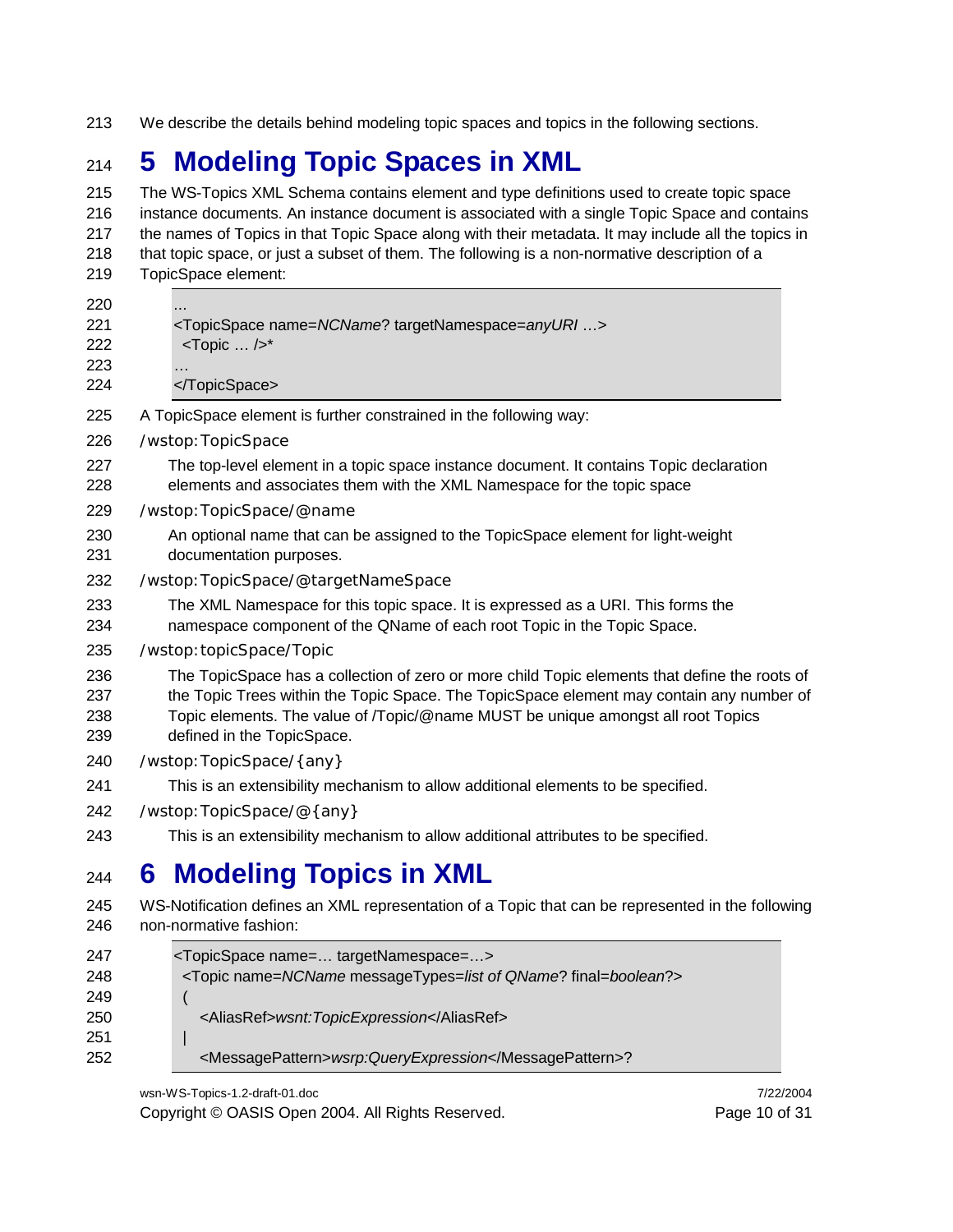| 253<br>254<br>255<br>256                      | <topic></topic> *<br>.<br>                                                                                                                                                                                                                                                                                                                                                                                                                                                                                                                                                                               |
|-----------------------------------------------|----------------------------------------------------------------------------------------------------------------------------------------------------------------------------------------------------------------------------------------------------------------------------------------------------------------------------------------------------------------------------------------------------------------------------------------------------------------------------------------------------------------------------------------------------------------------------------------------------------|
| 257                                           | A Topic element is further constrained in the following way:                                                                                                                                                                                                                                                                                                                                                                                                                                                                                                                                             |
| 258                                           | /wstop: Topic                                                                                                                                                                                                                                                                                                                                                                                                                                                                                                                                                                                            |
| 259<br>260<br>261                             | This describes the definition of a Topic. Its contents MUST be either a single /AliasRef child<br>element or an optional /MessagePattern child element followed by zero or more child Topic<br>elements.                                                                                                                                                                                                                                                                                                                                                                                                 |
| 262<br>263<br>264                             | The namespace of a Topic is defined as the targetNamespace of the TopicSpace element<br>ancestor of the Topic. As we saw in section 5, individual root topics are modeled by defining<br>Topic child elements of the TopicSpace element.                                                                                                                                                                                                                                                                                                                                                                 |
| 265                                           | /wstop: Topic/@name                                                                                                                                                                                                                                                                                                                                                                                                                                                                                                                                                                                      |
| 266<br>267<br>268<br>269                      | The NCName of this topic. This attribute is required. These NCNames must all be unique<br>with respect to the parent element (TopicSpace or Topic) that contains this Topic. In the case<br>of a root Topic, the @namespace and @name attributes combine to form the QName of the<br>root Topic.                                                                                                                                                                                                                                                                                                         |
| 270                                           | /wstop: Topic/@messageTypes                                                                                                                                                                                                                                                                                                                                                                                                                                                                                                                                                                              |
| 271<br>272<br>273<br>274<br>275<br>276<br>277 | An optional list of the QNames of XML elements that define the types of NotificationMessage<br>that may be used with the Topic. A Publisher using a given Topic MUST NOT generate a<br>NotificationMessage whose type is not included in this list, although the special value xsd:any<br>indicates that any NotificationMessage type MAY be used. A given QName MAY appear<br>multiple times in the list; second or subsequent appearance of a given QName are not<br>meaningful and MAY BE ignored. If this list is empty, or the attribute not defined, the default<br>value of "xsd:any" is assumed. |
| 278                                           | /wstop: Topic/@final                                                                                                                                                                                                                                                                                                                                                                                                                                                                                                                                                                                     |
| 279<br>280<br>281<br>282<br>283               | An optional attribute whose value is of type xsd:boolean. The default value is "false". If the<br>value is "true" it indicates that the NotificationProducer cannot dynamically add child Topics to<br>this Topic. This means that it is an error if a Publisher or Subscriber attempts to use a<br>TopicExpression that references child Topics of a Topic that is marked as @final="true" -<br>other than child Topics that are explicitly included in the definition of the Topic.                                                                                                                    |
| 284                                           | /wstop: Topic/AliasRef                                                                                                                                                                                                                                                                                                                                                                                                                                                                                                                                                                                   |
| 285<br>286                                    | This element indicates that the Topic definition is an alias for another Topic (or set of Topics).<br>This mechanism can be used to permit alternative spellings of a given Topic name, or to                                                                                                                                                                                                                                                                                                                                                                                                            |
| 287                                           | allow a Topic (sub)tree from one Topic Space to be imported into a Topic definition in another                                                                                                                                                                                                                                                                                                                                                                                                                                                                                                           |
| 288                                           | Topic Space. The contents of an AliasRef element is a TopicExpression that may resolve to                                                                                                                                                                                                                                                                                                                                                                                                                                                                                                                |
| 289<br>290                                    | multiple Topics, including further aliases (even possibly itself). Publishing or subscribing<br>using a Topic which is an alias is equivalent to publishing or subscribing to all the non-alias                                                                                                                                                                                                                                                                                                                                                                                                          |
| 291                                           | Topics which result from the process of alias resolution. This process is described in greater                                                                                                                                                                                                                                                                                                                                                                                                                                                                                                           |
| 292                                           | detail in the next section. A Topic containing an AliasRef child element MAY contain                                                                                                                                                                                                                                                                                                                                                                                                                                                                                                                     |
| 293<br>294                                    | @messageTypes, or @final- however if it does their values SHOULD be ignored. The<br>algorithm for resolving AliasRef elements is described in section 8.                                                                                                                                                                                                                                                                                                                                                                                                                                                 |
| 295                                           | /wstop: Topic/AliasRef/@dialect                                                                                                                                                                                                                                                                                                                                                                                                                                                                                                                                                                          |
| 296                                           | A URI that identifies the TopicExpression dialects used in the AliasRef component. This                                                                                                                                                                                                                                                                                                                                                                                                                                                                                                                  |

wsn-WS-Topics-1.2-draft-01.doc 7/22/2004<br>Copyright © OASIS Open 2004. All Rights Reserved. Page 11 of 31 Copyright © OASIS Open 2004. All Rights Reserved.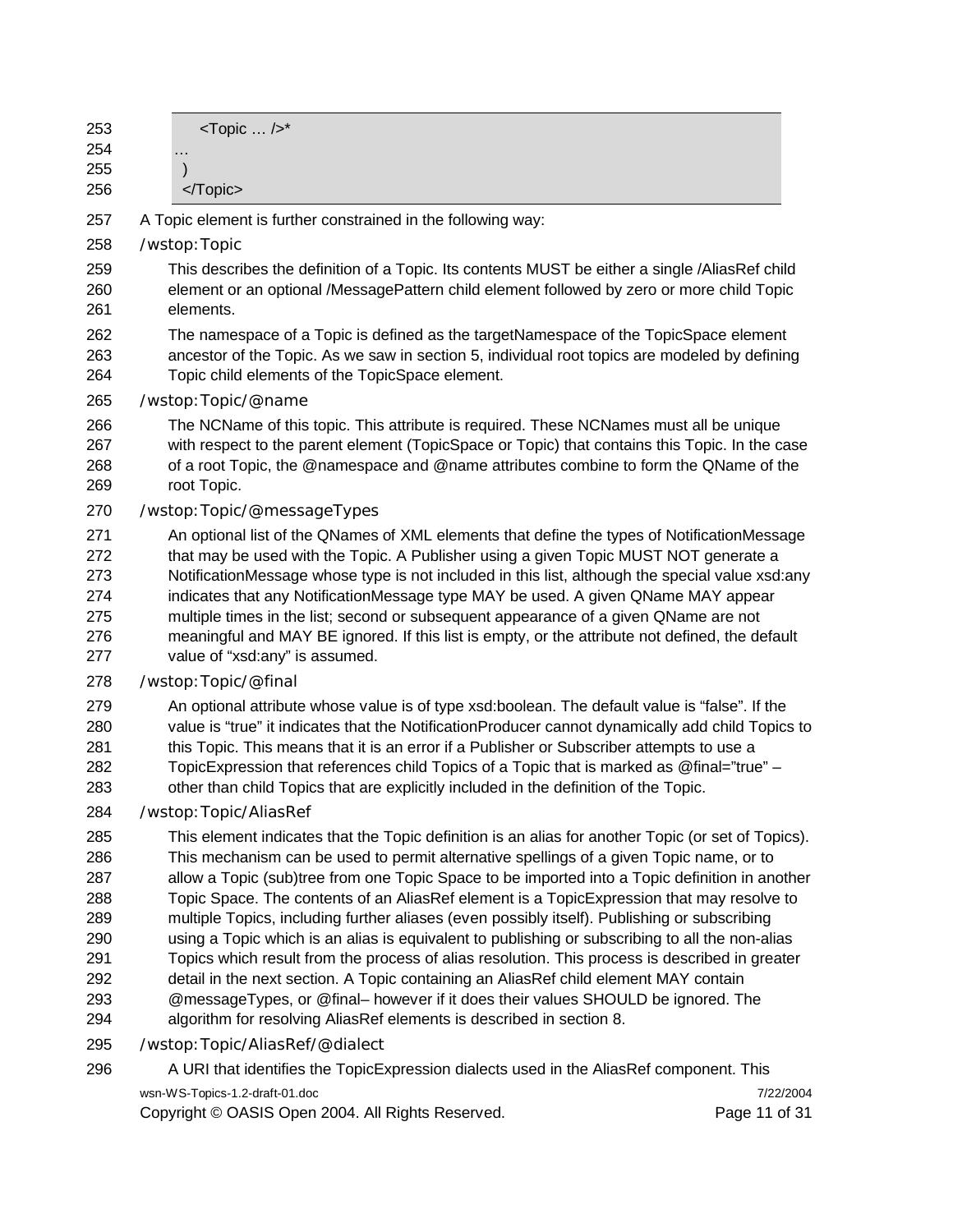- document defines the URIs for three TopicExpression languages. The designer MAY choose from these URIs or use a URI associated with a TopicExpression dialect defined elsewhere.
- /wstop:Topic/MessagePattern

 An optional QueryExpression as defined by WS-ResourceProperties. This QueryExpression is used to describe the pattern of the message that will appear on the Topic. Conceptually, the MessagePattern component can be thought of as the object of an boolean() expression, evaluated against a NotificationMessage. This boolean() expression, with the value of MessagePattern as parameter, is guaranteed to evaluate to "true" when evaluated in the context of any NotificationMessage that is associated with the Topic. The MessagePattern component constrains the NotificationMessages that can be used with the Topic. It is additional to the constraint contained in @messageTypes, and provides a further refinement to that constraint.

/wstop:Topic/MessagePattern/@dialect

 A URI that identifies the language of the QueryExpression. WS-ResourceProperties defines standard URIs for XPath 1.0 and XPath 2.0 languages. Designers MAY define and use other domain-specific URIs to identify the dialect of the QueryExpression.

- /wstop:Topic/Topic
- Declares a child Topic. A Topic may contain any number of child Topic elements; however the value of the @name attribute of a child Topic must be unique amongst all the child Topics of its immediate parent.
- 
- /wstop:Topic/{any}
- This is an extensibility mechanism to allow additional elements to be specified.
- /wstop:Topic/@{any}
- This is an extensibility mechanism to allow additional attributes to be specified.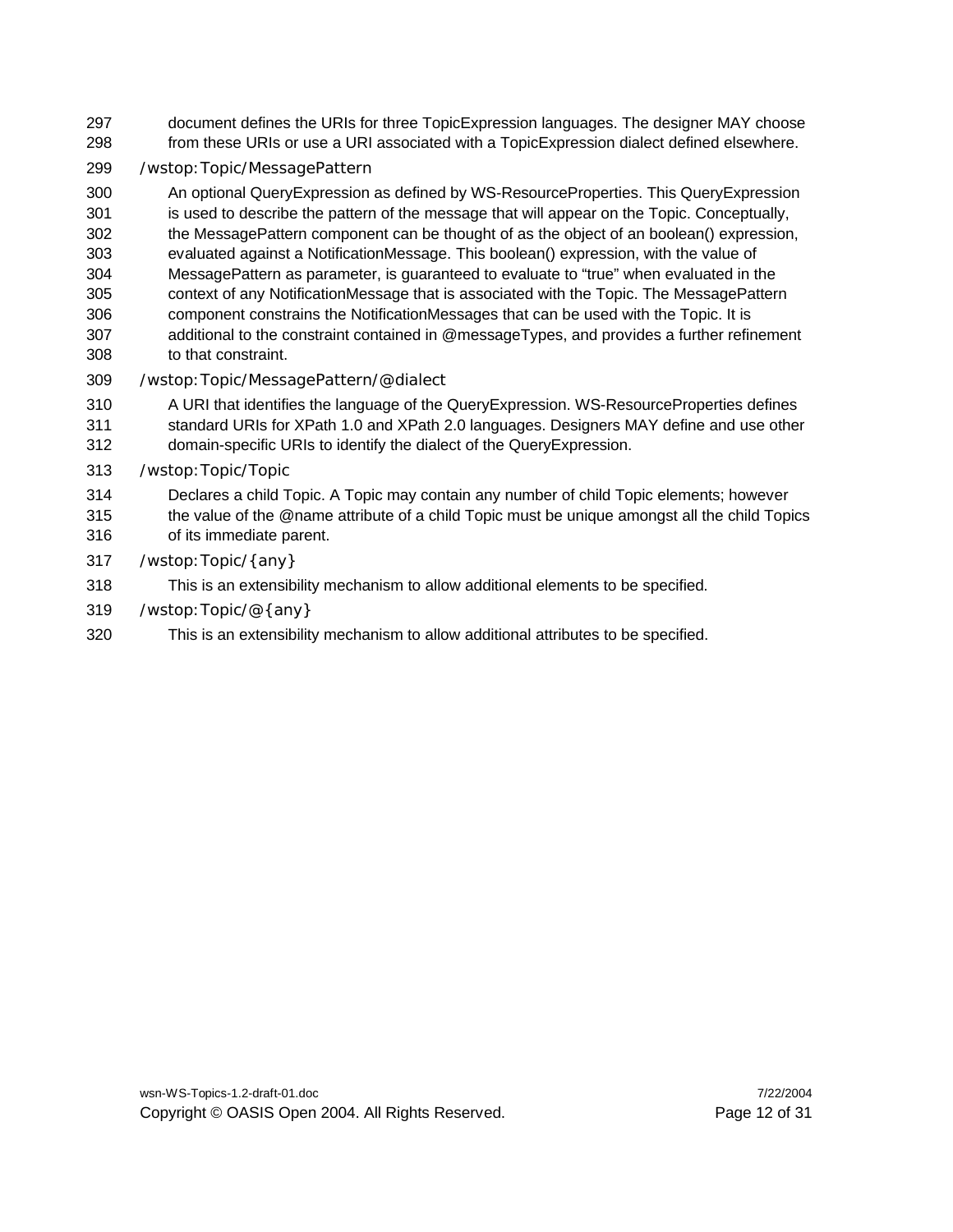### **7 Topic Expressions**

- Topics are referred to by TopicExpressions. There are several places in WS-Notification where these expressions are used:
- § As a component of the Subscribe message request to a NotificationProducer;
- § As a component of the Notify message to a NotificationConsumer or NotificationBroker;
- § In the Topics Resource Property element(s) associated with the NotificationProducer role
- § In the aliasRef attribute of a Topic element.
- A non-normative syntax for a TopicExpression is shown below:
- <wsnt:TopicExpression dialect=*anyURI*?> *dialect-specific expression*
- …
- </wsnt:TopicExpression>
- A topic expression has two components:
- /wsnt:TopicExpression/@dialect
- The dialect component contains a URI which identifies the type of grammar used in the TopicExpression. This URI may be one from the set defined in this document, or may be a URI defined elsewhere.
- /wsnt:TopicExpression/{any}
- The content of the TopicExpression is an expression in the grammar defined by the expression language identified by the @dialect component.
- The purpose of a TopicExpression is to identify a relevant set of Topics from one or more Topic Spaces.

#### **7.1 SimpleTopic Expressions**

- This specification defines a simple TopicExpression dialect with the following URI:
- http://docs.oasis-open.org/wsn/2004/06/TopicExpression/Simple
- This dialect is defined to standardize a very simple Topic Expression language for use by resource constrained entities in the WS-Notification system that deal only with simple Topic Spaces.
- A TopicExpression in this dialect is a token (as defined by XML Schema) with an additional constraint on its format. The constraint is the token must contain a TopicExpression. The
- grammar is defined using the simple Extended Backus Naur Form (EBNF) also used in [XML]:
- [1] TopicExpression ::= RootTopic
- [2] RootTopic ::= QName
- [ vc: If a namespace is included in the RootTopic, it must correspond to a valid Topic Space definition and the local name must correspond to the name of a root topic defined in that namespace.]
- Because the only valid TopicExpression in this dialect is a QName, only root topics can be
- addressed by this grammar. For those entities that support only this dialect of TopicExpression,
- only simple topic spaces, those that define only root topics, SHOULD be used.
- An example TopicExpression within this dialect is shown below:

#### wsn-WS-Topics-1.2-draft-01.doc 7/22/2004

Copyright © OASIS Open 2004. All Rights Reserved. Page 13 of 31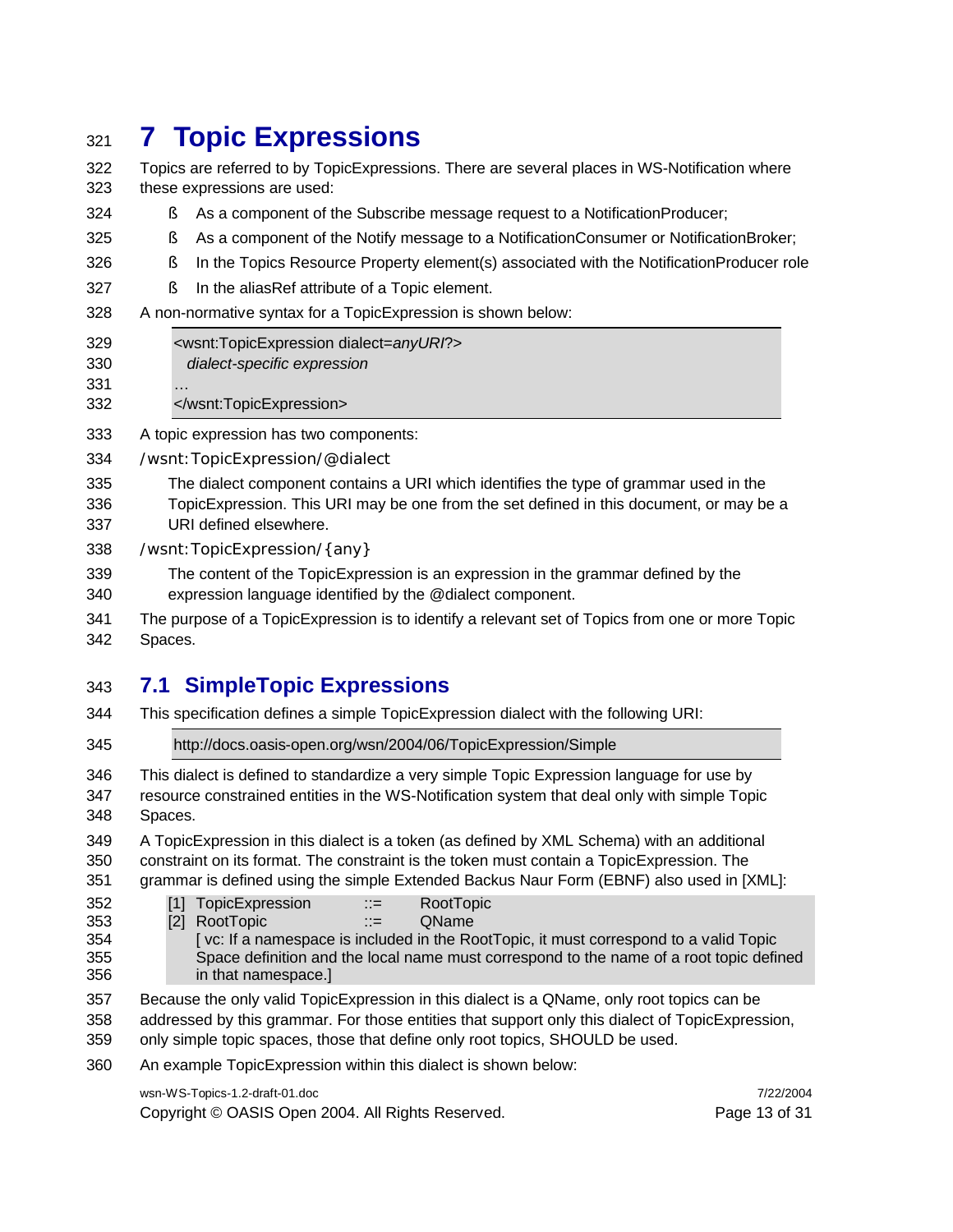| 361 | $\cdots$                                                                  |
|-----|---------------------------------------------------------------------------|
| 362 | $xmlns:tns=$                                                              |
| 363 |                                                                           |
| 364 | <wsnt:topicexpression< td=""></wsnt:topicexpression<>                     |
| 365 | dialect=" http://docs.oasis-open.org/wsn/2004/06/TopicExpression/Simple"> |
| 366 | tns:11                                                                    |
| 367 |                                                                           |

 This TopicExpression identifies the root Topic t1 within the Topic Space corresponding to the namespace prefix tns.

#### **7.2 ConcreteTopicPath Expressions**

This specification defines a simple path-based TopicExpression dialect with the following URI:

 http://docs.oasis-open.org/wsn/2004/06/TopicExpression/Concrete The ConcreteTopicPath expression is used to identify a single Topic within a Topic Space, using a path notation. A TopicExpression in this dialect is a token (as defined by XML Schema) with an additional constraint on its format. The constraint is the token must contain a TopicExpression. The grammar is defined using the simple Extended Backus Naur Form (EBNF) also used in [XML]: 378 [3] TopicExpression ::= TopicPath 379 [4] TopicPath ::= RootTopic ChildTopicExpression\* 380 [5] RootTopic ::= QName [ vc: If a namespace is included in the RootTopic, it must correspond to a valid Topic Space Document and the local name must correspond to the name of a root topic defined in that namespace.] [6] ChildTopicExpression ::= '/' ChildTopicName [7] ChildTopicName ::= NCName [ vc: The NCName must correspond to the name of a topic within the descendant path from the RootTopic, where each forward slash denotes another level of child topic elements in the path.] Note: White space is not permitted within a ConcreteTopicPath expression. An example TopicExpression within this dialect is shown below: … xmlns:tns=… <wsnt:TopicExpression dialect=" http://docs.oasis-open.org/wsn/2004/06/TopicExpression/Concrete"> tns:t1/t3 </wsnt:TopicExpression> The TopicPath expression identifies the Topic named "t3", child of Topic tns:t1. As with XPath, this TopicPath expression syntax uses the slash ("/") to describe *child of*. Note: The simple Topic Expression dialect defined in the previous section is a subset of the

ConcreteTopicPath Expression dialect.

wsn-WS-Topics-1.2-draft-01.doc 7/22/2004 Copyright © OASIS Open 2004. All Rights Reserved. Page 14 of 31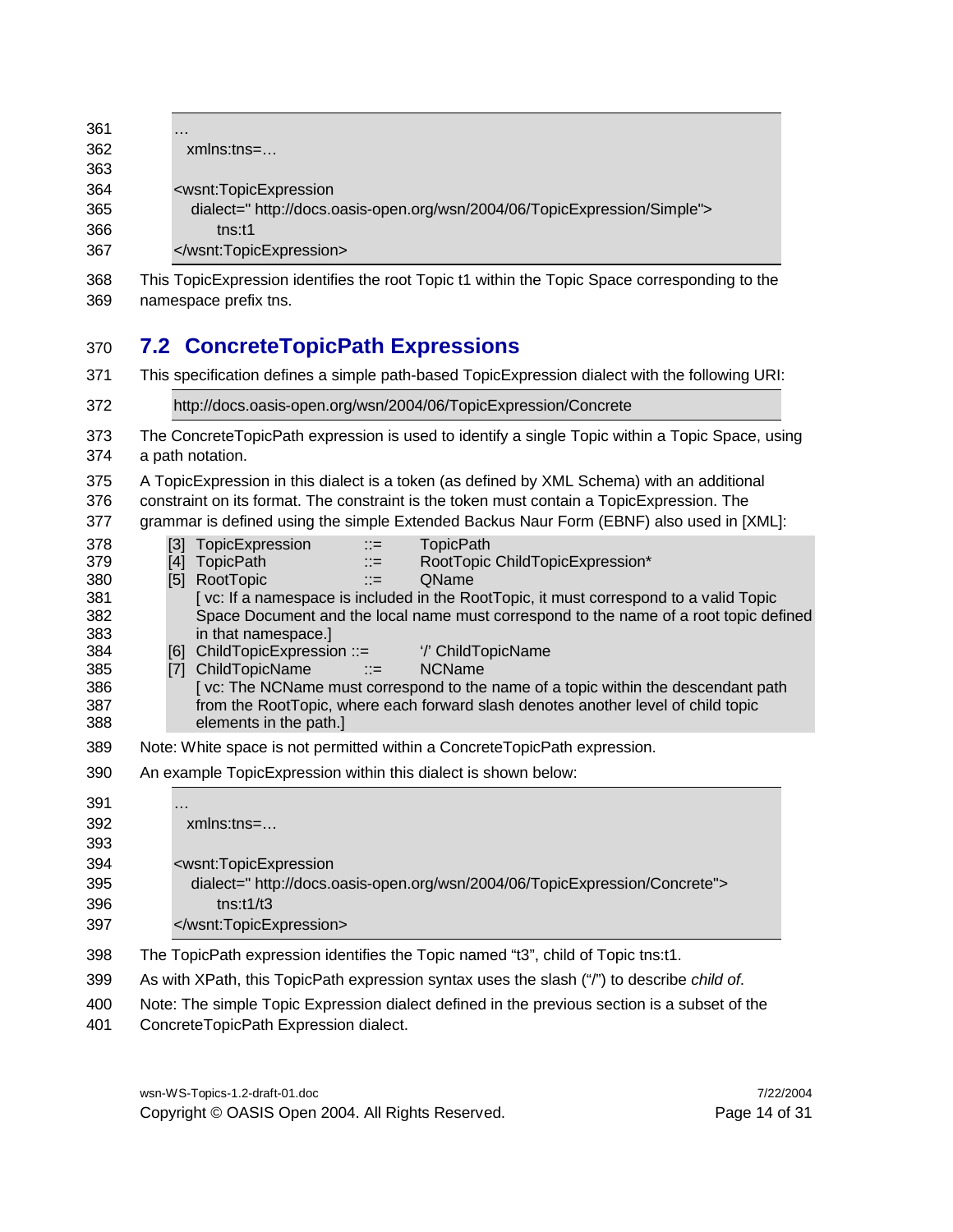#### **7.3 FullTopicPath Expressions**

 This specification defines a fully featured path-based TopicExpression dialect with the following URI:

 http://docs.oasis-open.org/wsn/2004/06/TopicExpression/Full FullTopicPath expressions consist are made up of XPath [XPath] relative location path expressions with optional Namespace prefixes. The XPath expression is evaluated over a document whose nodes are made up of the topics in the topic space, and where topics include their child topics as contained XML elements (note that this document is not the same as the topic space document described earlier, but can be derived from it). The document root element is not itself a topic, so that root topics in the topic space appear as first-level children of the document root. The TopicExpression selects the set of topics that correspond to the node-set that results from evalutaing the location path contained in the TopicExpression, using standard XPath. The initial context node for this evaluation is the document root element. The FullTopicPath dialect does not permit the use of the entire XPath language. This specification provides syntactic constraints on the contents of the FullTopicPathExpression, that limits the constructs that can be used A TopicExpression in this dialect is a token (as defined by XML Schema) with an additional constraint on its format. The constraint is the token must conform to production rule [1] in the following grammar. This grammar is defined using the simple Extended Backus Naur Form (EBNF) also used in [XML]: 422 [1] TopicExpression ::= TopicPath | ConjoinedTopicExpression [2] ConjoinedTopicExpression ::= TopicExpression Conjunction TopicExpression  $[3]$  Conjunction  $\therefore$   $\equiv$ 426 [4] TopicPath ::= RootTopic ChildTopicExpression\* 427 [5] RootTopic ::= NamespacePrefix? ('//')? (NCName | '\*' ) 428 [ vc: If a namespace is included in the RootTopic, it must correspond to a valid Topic Space Document and the local name must correspond to the name of a root topic defined in that namespace.] 431 [6] NamespacePrefix ::= NCName ':' 432 [7] ChildTopicExpression ::= '/' '/'? (ChildTopicName | '\*' | '.' ) [8] ChildTopicName ::= NCName [ vc: The NCName must correspond to the name of a topic within the descendant path from the RootTopic, where each forward slash denotes another level of child topic elements in the path.] In this grammar, each TopicPath [4] is to be interpreted as an XPath location path evaluated over the document derived from the Topic Space designated by the NamespacePrefix. Note: White space is not permitted within a FullTopicPath expression. Note: The ConcreteTopicPath dialect defined in the previous section is a subset of the FullTopicPath Expression that contains no wildcards and no '|' operators. The dialect is further explained by the following examples (for the sake of brevity, the examples show only the content of the TopicExpression element): The wildcard character \* is used to identify a node-set consisting of a collection of child Topics. For example "tns:t1/\*"

wsn-WS-Topics-1.2-draft-01.doc 7/22/2004

Copyright © OASIS Open 2004. All Rights Reserved. Page 15 of 31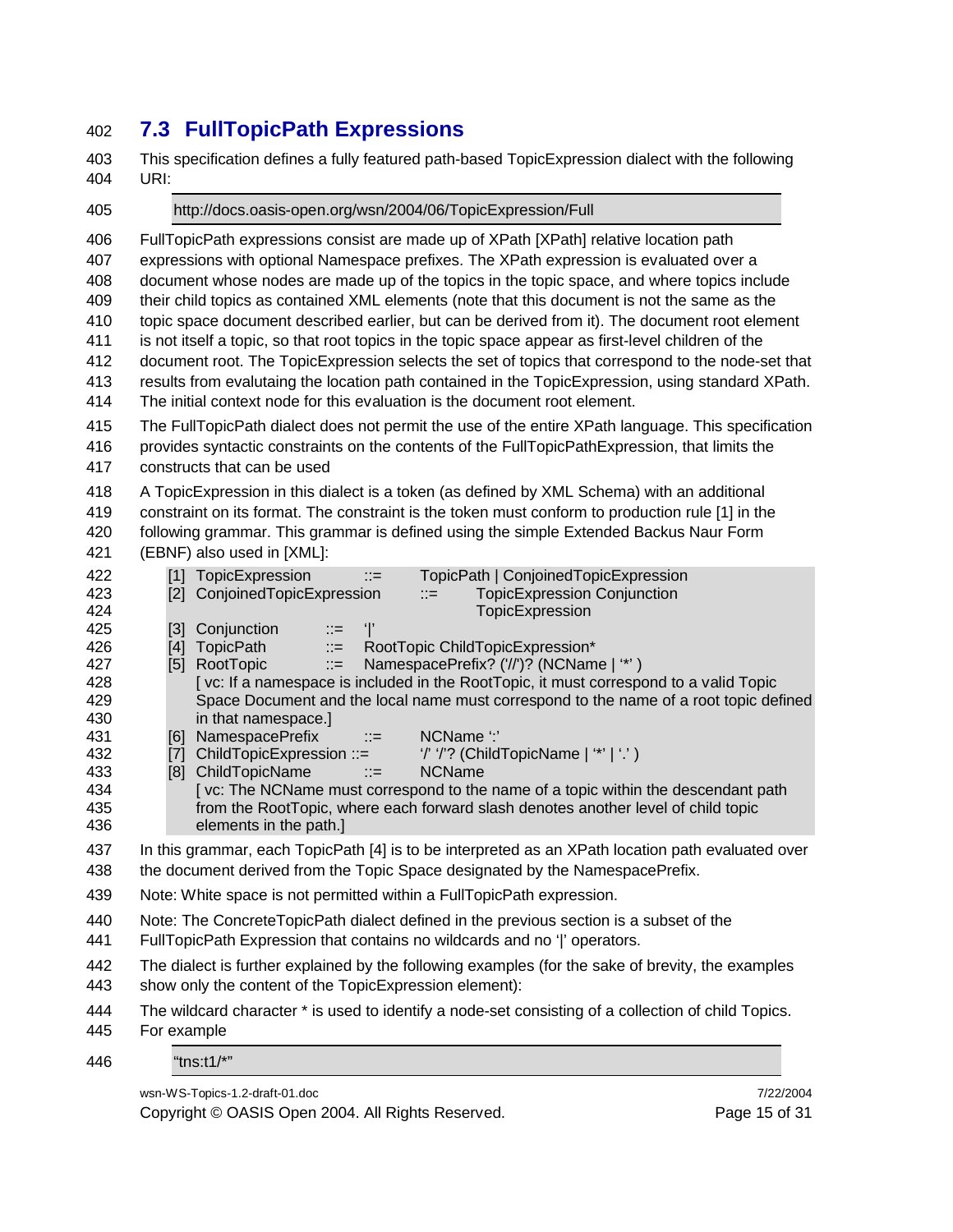| 447<br>448 | This TopicExpression identifies all the child Topics of the root Topic t1. Note that this<br>TopicExpression does not include the root Topic t1 itself, and it does not include any      |  |  |
|------------|------------------------------------------------------------------------------------------------------------------------------------------------------------------------------------------|--|--|
| 449        | grandchildren or further descendents of t1.                                                                                                                                              |  |  |
| 450<br>451 | Wildcard characters may be interspersed with fixed child Topic names, to build up longer paths,<br>for example:                                                                          |  |  |
| 452        | "tns:t1/*/t3"                                                                                                                                                                            |  |  |
| 453        | This TopicExpression identifies all grandchildren of tns:t1 that have the name t3.                                                                                                       |  |  |
| 454        | The wildcard * may also be used in place of a root topic name, for example:                                                                                                              |  |  |
| 455        | "tns:*"                                                                                                                                                                                  |  |  |
| 456        | This TopicExpression identifies all root topics in the tns: Topic Space.                                                                                                                 |  |  |
| 457<br>458 | As in full XPATH the // separator is used to identify all descendents (subject of course to the<br>constraints implied by the remainder of the path), not just immediate children.       |  |  |
| 459<br>460 | If the TopicExpression ends with the characters "//." this indicates that the TopicExpression<br>matches a Topic subtree. For example:                                                   |  |  |
| 461        | "tns:t1/t3//."                                                                                                                                                                           |  |  |
| 462        | This identifies the subtree consisting of tns:t1/t3 and all its descendents.                                                                                                             |  |  |
| 463<br>464 | If the TopicExpression ends with the characters "//*" this indicates that the TopicExpression<br>matches all the descendents of a topic. For example:                                    |  |  |
| 465        | "tns:t1/t3//*"                                                                                                                                                                           |  |  |
| 466<br>467 | This identifies the subtree consisting of the descendents of tns:t1/t3 but, unlike the previous<br>example, does not include tns:t1/t3 itself.                                           |  |  |
| 468        | To include all the topics in the entire Topic Space the following TopicExpression can be used:                                                                                           |  |  |
| 469        | "tns://*"                                                                                                                                                                                |  |  |
| 470        | The // separator can also be used in the middle of a TopicExpression, for example                                                                                                        |  |  |
| 471        | "tns:t1//t3"                                                                                                                                                                             |  |  |
| 472        | This TopicExpression identifies all descendents of tns:t1 that have the name t3.                                                                                                         |  |  |
| 473        | A TopicExpression MAY contain two or more wildcards (both * and //).                                                                                                                     |  |  |
| 474        | TopicExpressions may be combined together with the conjunction operator as follows:                                                                                                      |  |  |
| 475        | "tns:t1/t2   tns:t4/t5"                                                                                                                                                                  |  |  |
| 476<br>477 | A TopicExpression using   can include root Topics from different Topic Spaces. Note: a<br>TopicExpression containing a conjunction operator is equivalent to the set union of the Topics |  |  |

described by combining the TopicExpression on either side of the conjunction operator.

#### **7.3.1 Validating FullTopicExpressions**

- If the NotificationProducer permits it, the FullTopicExpression dialect can be used as the
- TopicExpression in the Subscribe message [WS-BaseNotification]. Such TopicExpressions MAY
- refer to one or more topics which may or may not exist in the Topic Space, or in the Topic Set supported by the NotificationProducer.
	-

Copyright © OASIS Open 2004. All Rights Reserved. Page 16 of 31

wsn-WS-Topics-1.2-draft-01.doc 7/22/2004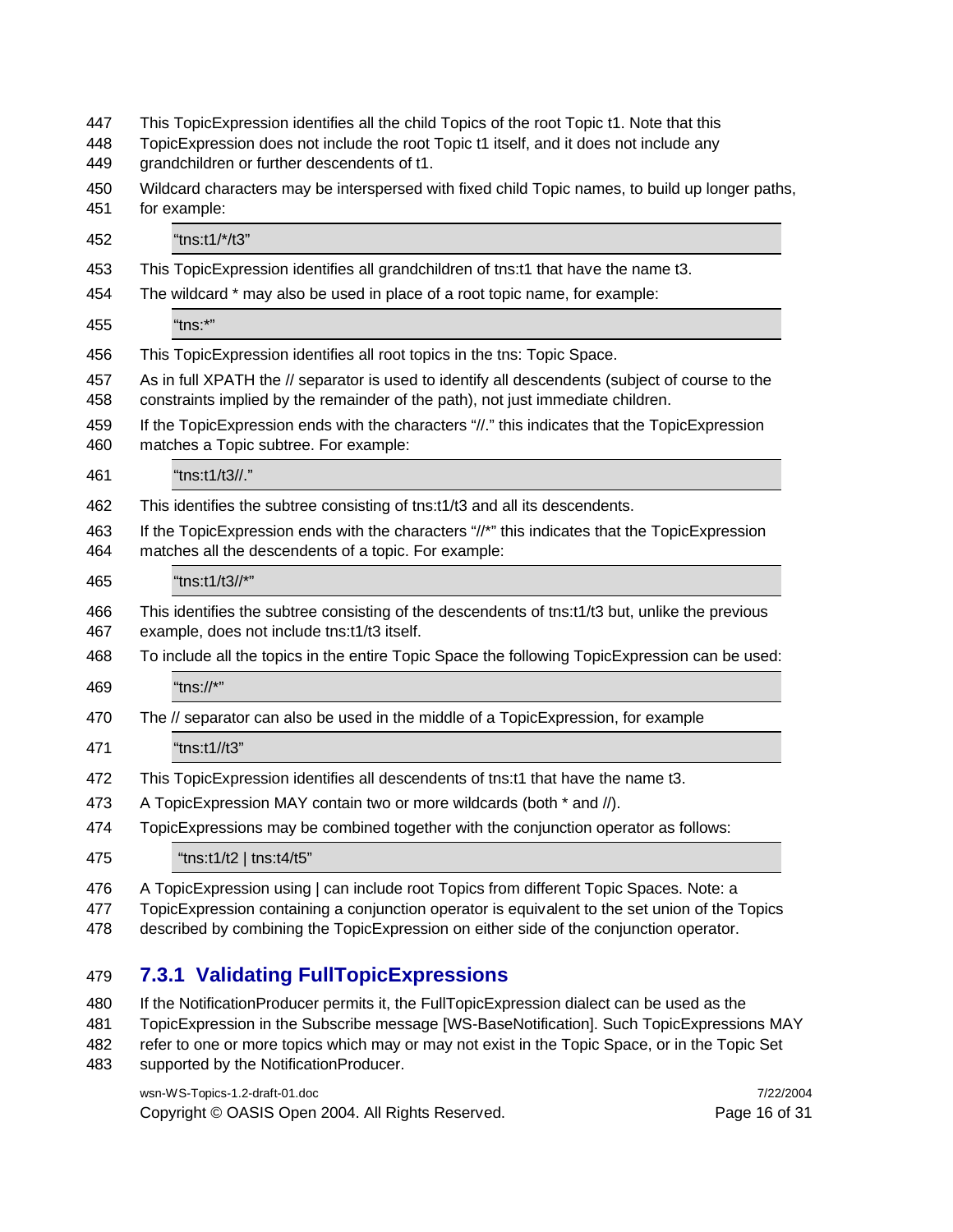- The NotificationProducer MUST validate the TopicExpression as follows.
- § If the TopicExpression explicitly refers to a Topic that is not permitted by the Topic Space, then the NotificationProducer MUST respond with a Fault. A Topic is not permitted if it is a root topic, or a descendent of a root topic, that is not defined in the Topic Space. A Topic is also not permitted if it, or any of its ancestors, are not defined in 489 the Topic Space and are the child of a Topic that is defined with @final='true'.
- § If the NotificationProducer has a fixed Topic Set, and the intersection of the topics selected by the TopicExpression with this Topic Set is empty, then the NotificationProducer MUST respond with a Fault.
- Here are some examples to illustrate these rules:
- Suppose that Topic Space tns1 contains root topics tns1:A (@final= "true'") and tns1:B (@final = "false"), and that NotificationProducer X has a fixed topic set consisting just of tns1:B.
- § Any subscribe with a TopicExpression containing tns1:D is rejected
- § Any subscribe with a TopicExpression containing tns1:A/X is rejected
- § A subscribe to tns1:B/X is rejected, but would be permitted if X did not have a fixed topic set.
- § A subscribe to tns1:A is rejected, but would be permitted if X did not have a fixed topic set.
- § A subscribe to tns1:\* is permitted (and is equivalent in this case to a subscribe to tns1:B)
- § A subscribe to tns1://\* is permitted (and is equivalent in this case to a subscribe to tns1:B)
- § A subscribe to tns1:A | tns1:B is permitted (and is equivalent in this case to a subscribe to tns1:B)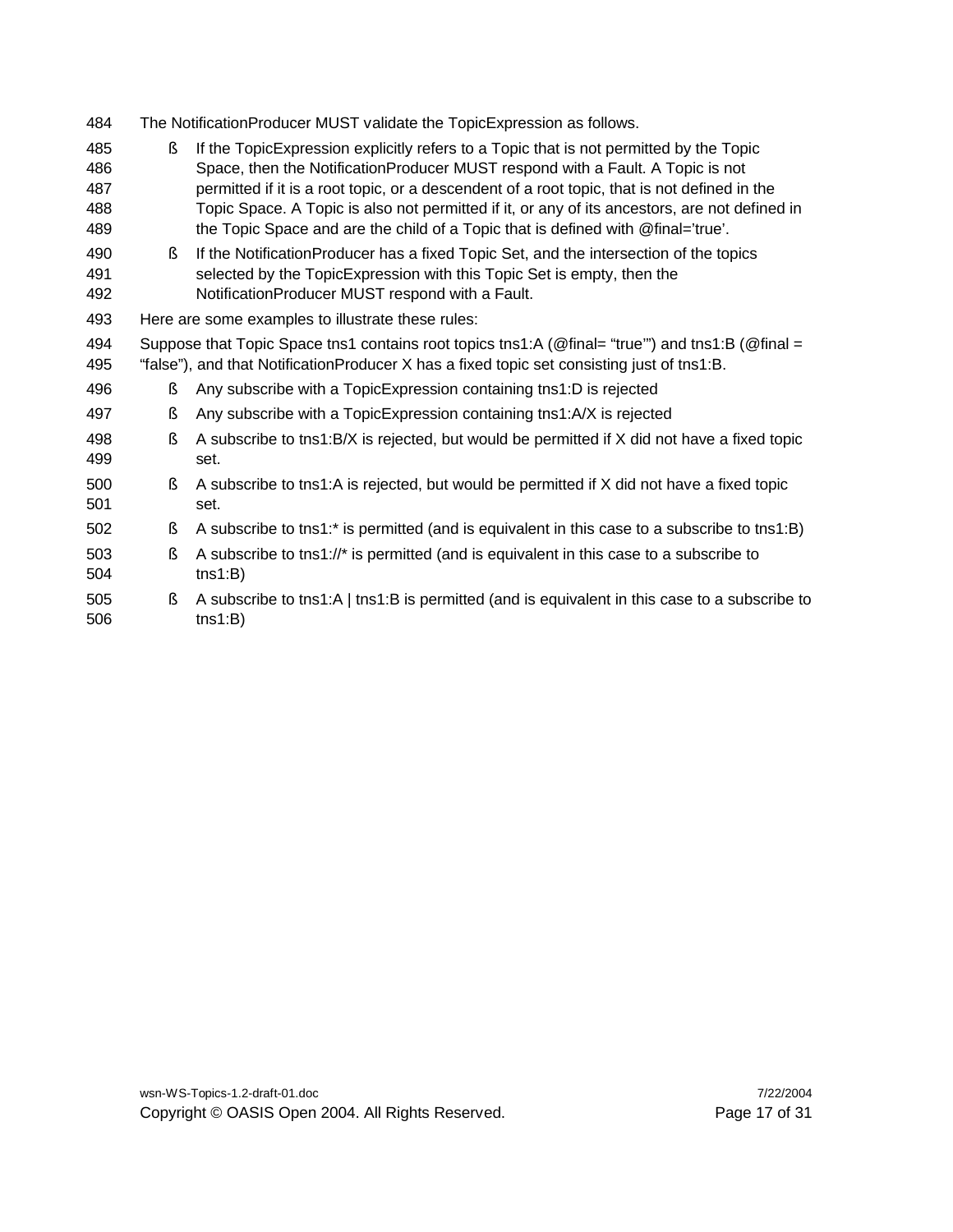### **8 AliasRefs and their resolution**

 The AliasRef is an optional child element of a Topic element that indicates that the Topic is an alias for another Topic (or combination of topics). This mechanism can be used to permit alternative spellings of a given Topic name, or to allow a Topic (sub)tree from one TopicSpace to be *imported* into a Topic definition in another Topic Space. In this example Topic t6 is defined as an alias for tns:t1/t3

| 513<br>514<br>515<br>516<br>517<br>518 | <wstop:topic name="t6"><br/><wstop:aliasref<br>dialect=" http://docs.oasis-open.org/wsn/2004/06/TopicExpression/Concrete " &gt;<br/><math>t</math>ns:<math>t1/t3</math><br/><br/></wstop:aliasref<br></wstop:topic>                                                                                                                                                                                                                                                                                                      |
|----------------------------------------|--------------------------------------------------------------------------------------------------------------------------------------------------------------------------------------------------------------------------------------------------------------------------------------------------------------------------------------------------------------------------------------------------------------------------------------------------------------------------------------------------------------------------|
| 519<br>520<br>521                      | An AliasRef MAY contain any TopicExpression, including those expressing wild cards or ' '<br>operators. This means that an AliasRef might reference another AliasRef Topic definition, or<br>might be a wild card expression that includes a mixture of alias and non-alias definitions.                                                                                                                                                                                                                                 |
| 522                                    | An AliasRef is resolved into a set of zero or more non-aliased Topics using the following rules:                                                                                                                                                                                                                                                                                                                                                                                                                         |
| 523<br>524                             | Ş<br>If the AliasRef is a concrete TopicPath expression that is not an alias, then the alias<br>resolves to the Topic identified by that concrete TopicPath expression.                                                                                                                                                                                                                                                                                                                                                  |
| 525<br>526                             | If the AliasRef is a concreteTopicPath expression that is itself identifies an alias, then<br>ş<br>resolution proceeds recursively from this alias.                                                                                                                                                                                                                                                                                                                                                                      |
| 527<br>528<br>529                      | If the AliasRef is a FullTopicPath expression with *, // but no ' ' operators, then the alias<br>ş<br>resolves to this set of Topics (no deeper examination of aliases is performed in this<br>case).                                                                                                                                                                                                                                                                                                                    |
| 530<br>531<br>532<br>533               | If the AliasRef is a FullTopicPath expression containing ' ' operators, then each<br>ş<br>component of the expression is treated separately and creates a new resolution branch.<br>Resolution proceeds on each branch individually, using rules 1,2,3, the resolution of each<br>branch is aggregated to the resolved Topic set.                                                                                                                                                                                        |
| 534<br>535                             | If a circular reference is encountered (AliasRef pointing directly or indirectly back to itself)<br>ş<br>then the branch in question contributes nothing to the resolved Topic set.                                                                                                                                                                                                                                                                                                                                      |
| 536<br>537<br>538<br>539<br>540        | If a TopicExpression is supplied as a parameter on a message exchange defined by any of the<br>WS-Notification specifications, it is subjected to the alias resolution process described above. The<br>resulting resolved Topic set is then used in place of the original parameter. If the resolved Topic<br>set is empty, the operation MUST fail. If the operation required a concrete topic and the resolved<br>set contains multiple topics, or contains wild card topic expressions, then the operation MUST fail. |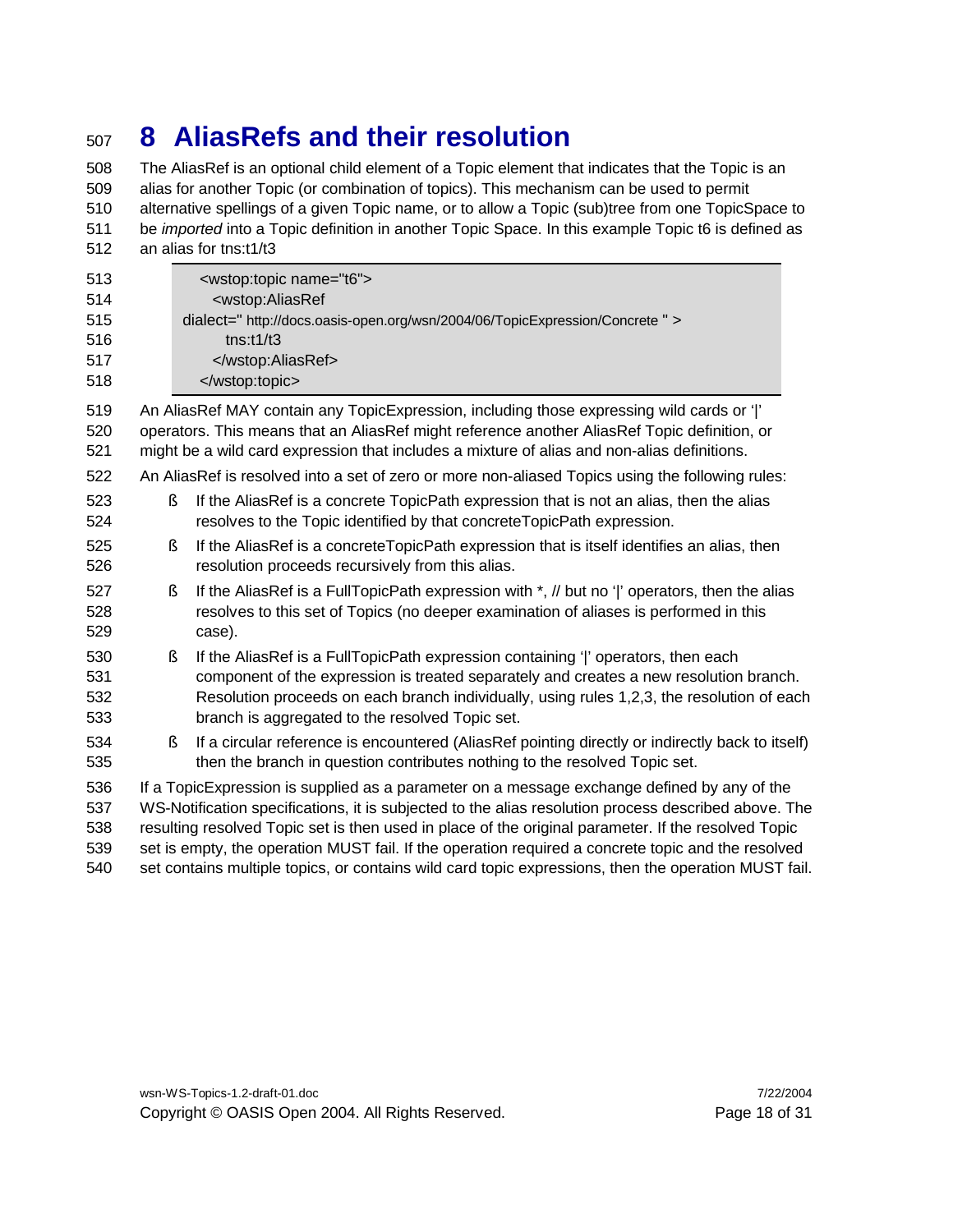## **9 Growing a Topic Tree**

 If a Topic in the TopicSpace is marked with the final attribute, with value="true", then no further child Topics can be added dynamically to that Topic.

 If a Topic is not marked with the final attribute with value="true", then a NotificationProducer could potentially add further child Topics to that Topic, and permit Subscriptions to such child Topics. This specification does not define the circumstances under which this occurs, and it is up to the

 NotificationProducer to determine if and when it permits additional children (it is not obligated to 548 allow children to be added just because a Topic may be marked with final="false").

- When a NotificationProducer accepts Topics that are not previously defined in the TopicSpace, it
- is not obliged to update any actual instance document that contains the TopicSpace definition.
- Rather, the extension exists only for that NotificationProducer and any Subscriber that interacts with it. Circumstances under which a NotificationProducer MAY add new child Topics to a Topic include:
- 554 § a Subscriber attempting to subscribe to a TopicExpression that suggests a new child Topic;
- § a Publisher attempting to publish to a TopicExpression that suggests a new child Topic;
- § the NotificationProducer implementation encountering a new circumstance that doesn't fit well with any of the existing child Topics (for example a new company starts trading on a stock market, and a stock ticker service wishes to include it);
- § an administrator explicitly adding support for a new child Topic using some administrative portType (not defined by any WS-Notification specification) implemented by the NotificationProducer.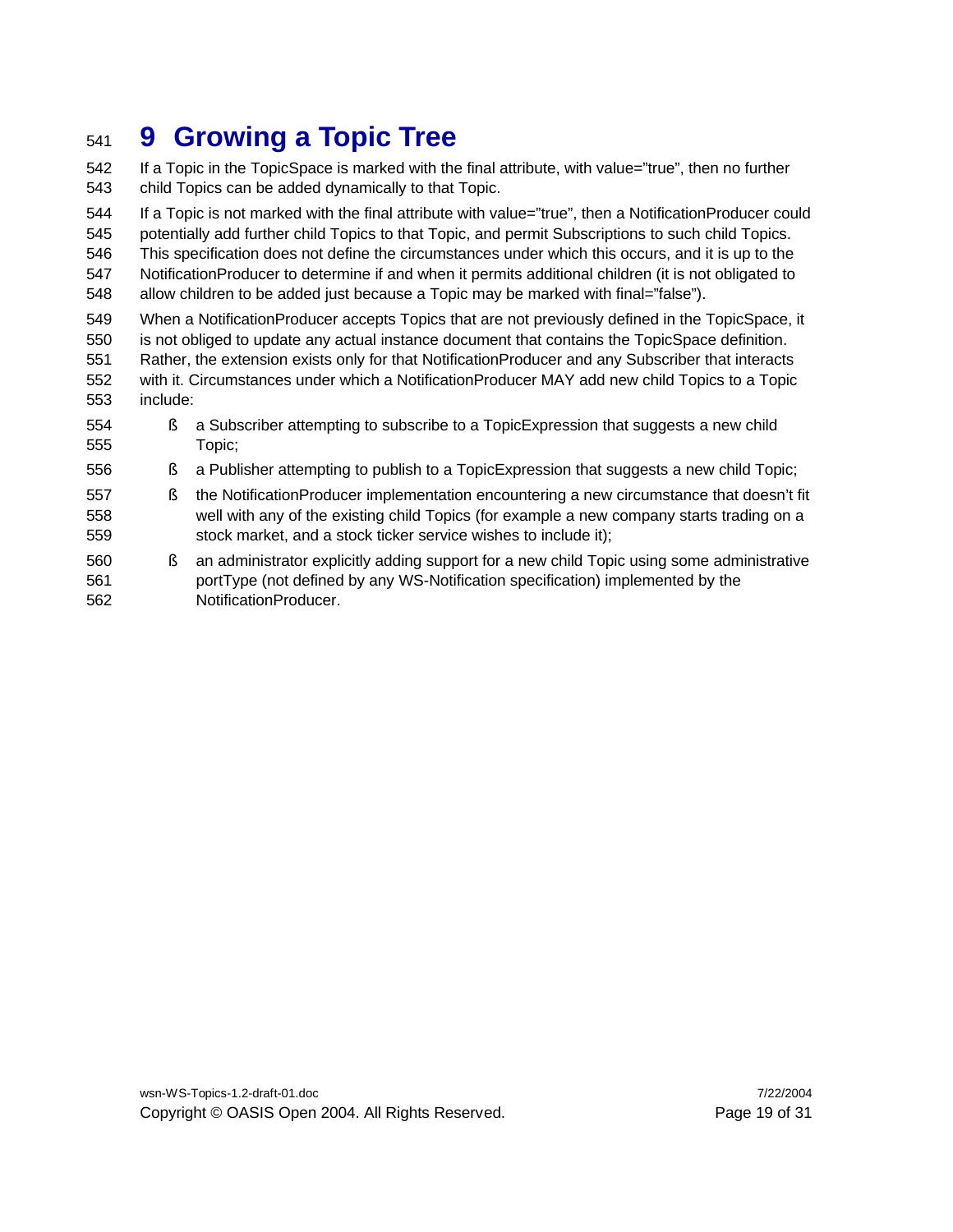# **10The "ad-hoc" Topic Space**

- Associating a TopicSpace with an XML namespace provides an unambiguous naming scheme for Topics. This is important when two entities which have no prior knowledge of each other attempt (for example a Subscriber which has just discovered a NotificationBroker) to interact.
- However there are circumstances where someone wishes to implement a Publisher for which there is no suitable pre-existing TopicSpace – and where the implementer does not wish to incur the overhead of creating a new TopicSpace (assigning a unique namespace, and creating the TopicSpace element within some XML instance document).
- To help such users, WS-Notification defines a special built-in TopicSpace called the *ad-hoc* TopicSpace.
- The ad-hoc TopicSpace has no pre-defined root Topics, but allows new root Topics to be added
- dynamically (in the same way that a non-final Topic allows new child Topics to be added to it).
- Any Topic that is added dynamically to the ad-hoc TopicSpace itself permits the addition of
- further child Topics, and allows any type of NotificationMessage element to be associated with it.
- There is no concept of Topic aliasing in the ad-hoc TopicSpace.
- The ad-hoc TopicSpace is defined by the following namespace URI (http://docs.oasis-
- open.org/wsn/2004/06/TopicSpaces/adHoc) and is accessed using TopicExpressions that reference this namespace.
- A NotificationProducer or Subscriber can use this TopicSpace to define *ad-hoc Topics*
- dynamically, without having to associate them with their own TopicSpace. Caution should be
- used when employing ad-hoc Topics, as there is no way for a NotificationConsumer to distinguish
- between it and other similarly-named ad-hoc Topics supported by any number of
- NotificationProducers.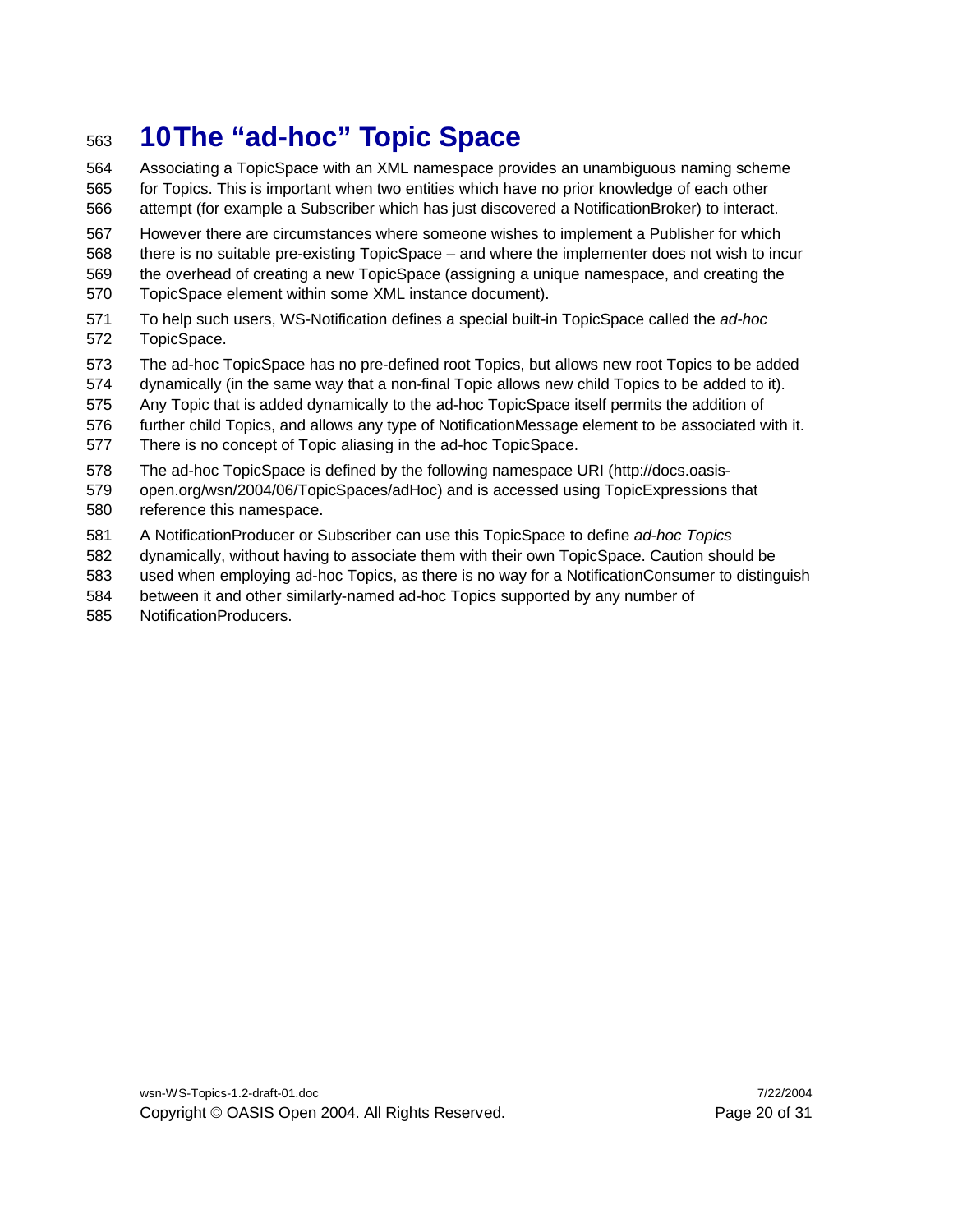# **11NotificationProducer and Topics**

 A NotificationProducer uses Topics to group NotificationMessages related to some Situation. A NotificationProducer can support one or more Topics, from multiple Topic Spaces. A NotificationProducer can support an entire Topic Tree, or just a subset of the Topics in that Topic Tree. The set of Topics currently supported by a NotificationProducer can be determined by accessing the Topics Resource Property element (see [WS-BaseNotification]). This Resource Property contains the set of Topics that the NotificationProducer expects to handle. The list of Topics supported by the NotificationProducer MAY change over time. Reasons for the set of Topics changing include: § The NotificationProducer supporting additional Topics from a TopicSpace that is already partially supported; § The NotificationProducer supporting additional Topics from a TopicSpace not previously

- supported;
- § The NotificationProducer supporting extension Topics to a (new or already supported) TopicSpace, as discussed in the previous section;
- § The NotificationProducer ceasing to support Topics previously listed.
- This specification does not require a NotificationProducer to support any or all of the types of
- changes just listed, and does not dictate the set of conditions under which the list of supported
- Topics will change.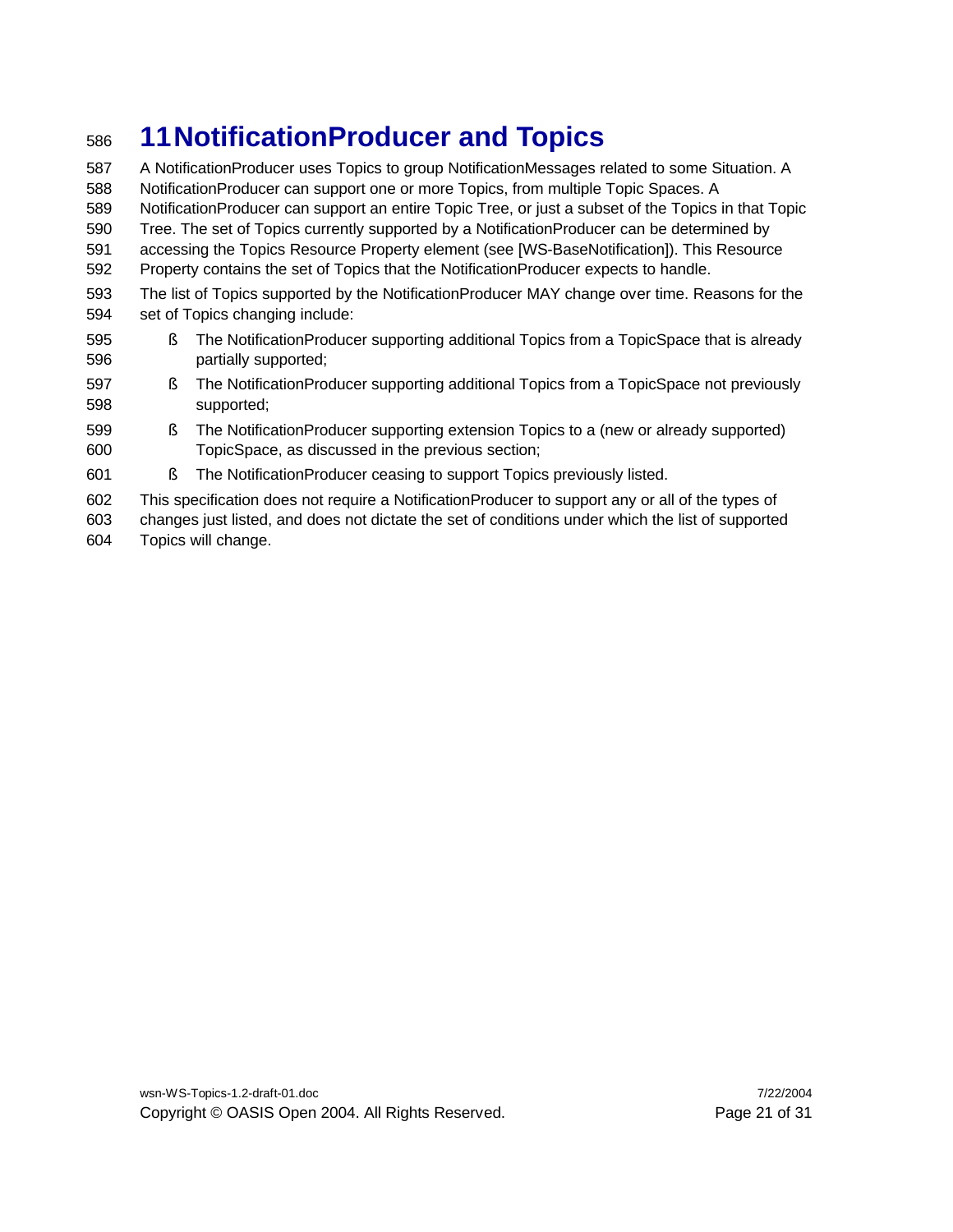# <sup>605</sup> **12Security Considerations**

606 A non-normative discussion of the security scenarios and considerations associated with the 607 entire family of WS-Notification specifications is contained in [WS-Notification WP].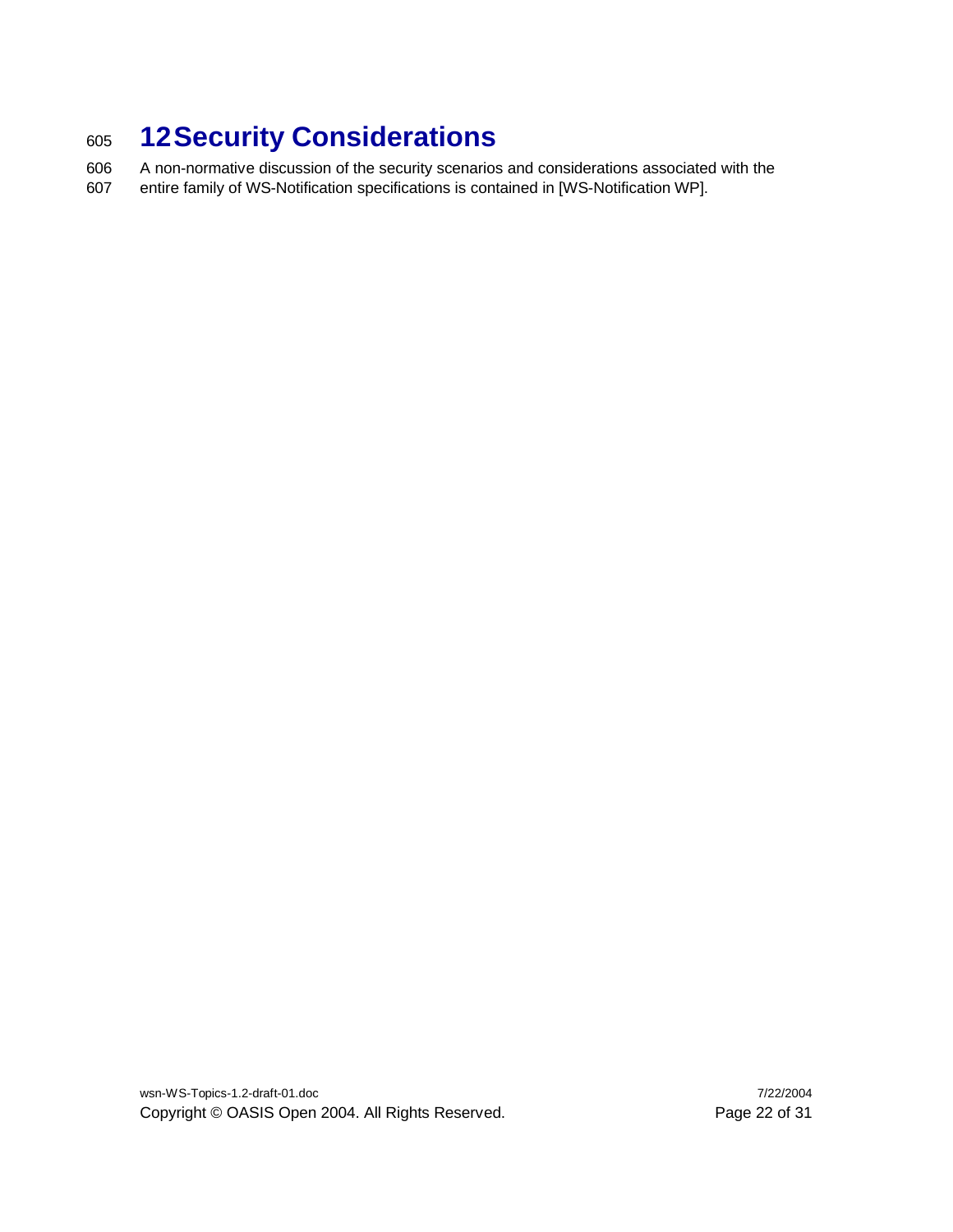# **13References**

| 609<br>610<br>611 | [RFC2119]             | S. Bradner, Key words for use in RFCs to Indicate Requirement<br>Levels, http://www.ietf.org/rfc/rfc2119.txt, IETF RFC 2119, March<br>1997. |
|-------------------|-----------------------|---------------------------------------------------------------------------------------------------------------------------------------------|
| 612<br>613        | [WS-BaseNotification] | http://docs.oasis-open.org/wsn/2004/06/wsn-WS-<br>BaseNotification-1.2-draft-03.pdf                                                         |
| 614<br>615        |                       | [WS-BrokeredNotification]http://docs.oasis-open.org/wsn/2004/06/wsn-WS-<br>BrokeredNotification-1.2-draft-01.pdf                            |
| 616<br>617        | [WS-Notification WP]  | http://www.oasis-<br>open.org/committees/download.php/6661/WSNpubsub-1-0.pdf                                                                |
| 618<br>619<br>620 | [WS-Security]         | http://www.oasis-<br>open.org/committees/download.php/5531/oasis-200401-wss-<br>soap-message-security-1.0.pdf                               |
| 621               | [XML]                 | http://www.w3.org/TR/REC-xml                                                                                                                |
| 622               | [XML-Infoset]         | http://www.w3.org/TR/xml-infoset/                                                                                                           |
| 623               | [XPATH]               | http://www.w3.org/TR/xpath                                                                                                                  |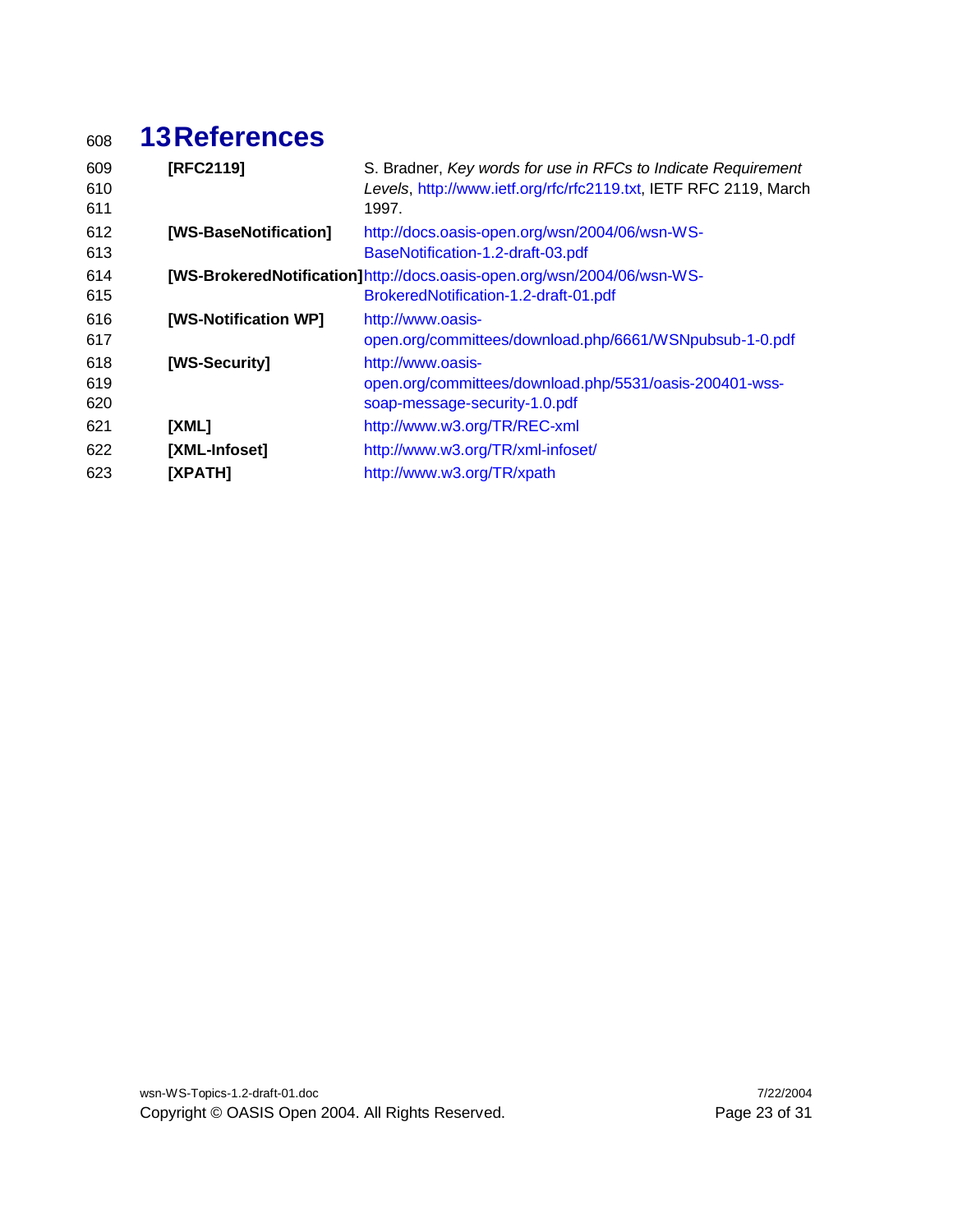### **Appendix A. Acknowledgments**

 The following individuals were members of the committee during the development of this specification:

Geoff Acton, LSC Group Ltd, Sid Askary, Individual, Jeff Bohren, OpenNetwork, Fred Carter,

- AmberPoint, Martin Chapman, Oracle, Dave Chappell, Sonic Software, Ugo Corda, SeeBeyond
- Technology Corporation, Glen Daniels, Sonic Software, John Fuller, Individual, Stephen Graham,
- IBM, David Hull, Tibco, Anish Karmarkar, Oracle, John Kemp, Nokia, Paul Lipton, Computer
- Associates, Lily Liu, webMethods, Tom Maguire, IBM, Susan Malaika, IBM, David Martin, IBM,
- Samuel Meder, Argonne National Laboratory, Jeff Mischkinsky, Oracle, Bryan Murray, Hewlett-
- Packard, Peter Niblett, IBM, Dave Orchard, BEA Systems, Sanjay Patil, SAP, Greg Pavlik,
- Oracle, Mark Peel, Novell, Mark Piller, webMethods, Ian Robinson, IBM, Igor Sedukhin,
- Computer Associates, David Snelling, Fujitsu, Latha Srinivasan, Hewlett-Packard, John
- Tollefsrud, Sun Microsystems, Steve Tuecke, Globus / Argonne National Laboratory, Jem
- Treadwell, Hewlett-Packard, William Vambenepe, Hewlett-Packard, Alan Weissberger, NEC
- Special thanks to the Global Grid Forum's Open Grid Services Infrastructure working group,
- which defined the OGSI v1.0 specification which was a large inspiration for the ideas expressed in this specification.
- In addition, the following people who are not members of the committee made contributions to this specification:
- Tim Banks (IBM), Nick Butler (IBM), Doug Davis (IBM), John Dinger (IBM), Don Ferguson (IBM),
- Jeff Frey (IBM), Andreas Koeppel (SAP), Heather Kreger (IBM), Amy Lewis (TIBCO Software),
- Kevin Liu (SAP), Nataraj Nagaratnam (IBM ), Martin Nally (IBM), Jeff Nick (IBM), Jay Parikh
- (Akamai Technologies), Claus von Riegen (SAP), Rick Rineholt (IBM), John Rofrano (IBM),
- Shivajee Samdarshi (TIBCO Software), Eugène Sindambiwe (SAP), Jay Unger (IBM), Bill Weihl
- (Akamai Technologies), Mark Weitzel (IBM), Dan Wolfson (IBM).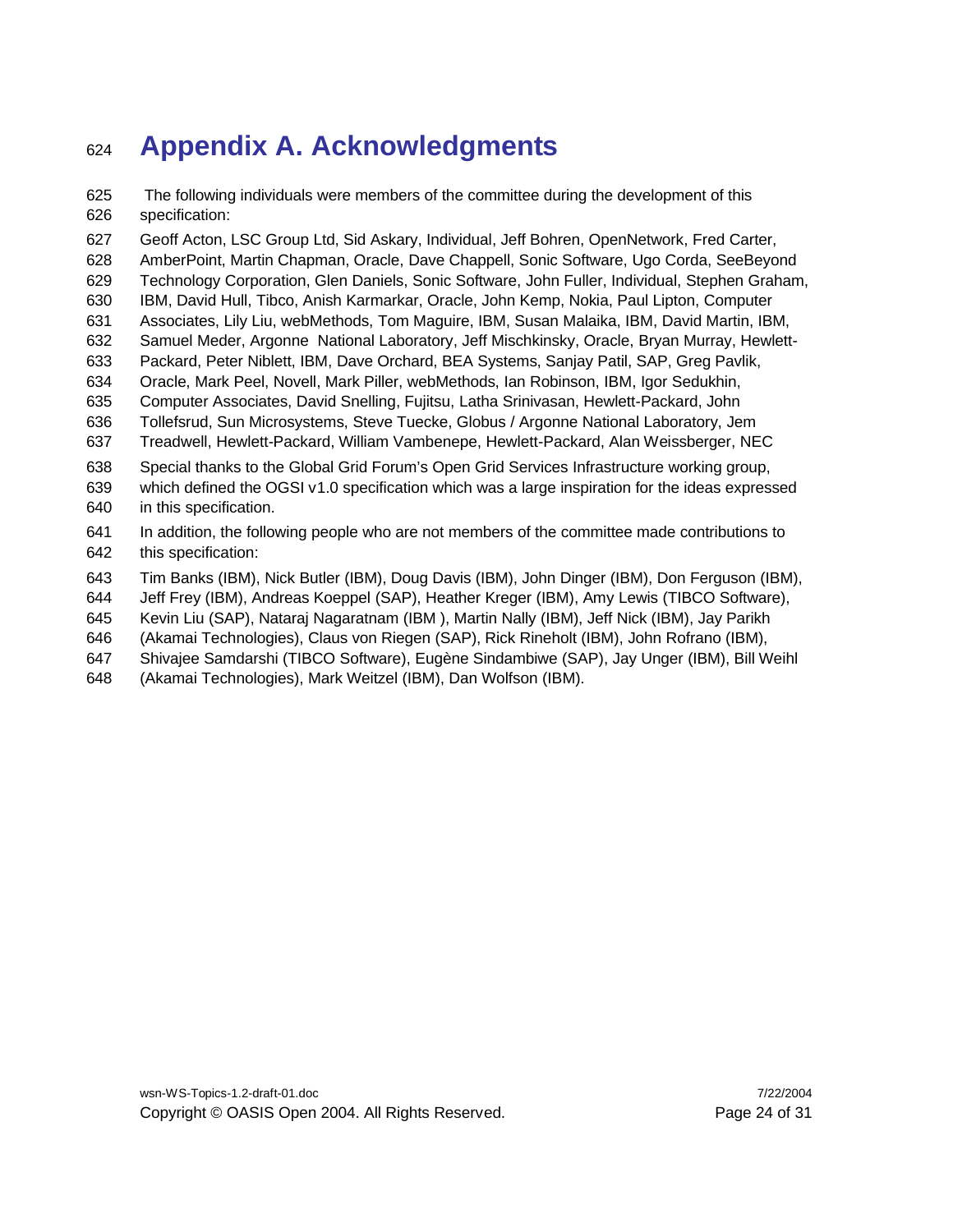# **Appendix B. XML Schema**

| 650 | The XML types and elements used in this specification are defined in the following XML Schema: |
|-----|------------------------------------------------------------------------------------------------|
| 651 | xml version="1.0" encoding="UTF-8"?                                                            |
| 652 | --!>                                                                                           |
| 653 |                                                                                                |
| 654 | OASIS takes no position regarding the validity or scope of any intellectual property or        |
| 655 | other rights that might be claimed to pertain to the implementation or use of the              |
| 656 | technology described in this document or the extent to which any license under such            |
| 657 | rights might or might not be available; neither does it represent that it has made any         |
| 658 | effort to identify any such rights. Information on OASIS's procedures with respect to          |
| 659 | rights in OASIS specifications can be found at the OASIS website. Copies of claims of          |
| 660 | rights made available for publication and any assurances of licenses to be made                |
| 661 | available, or the result of an attempt made to obtain a general license or permission for      |
| 662 | the use of such proprietary rights by implementors or users of this specification, can be      |
| 663 | obtained from the OASIS Executive Director.                                                    |
| 664 |                                                                                                |
| 665 | OASIS invites any interested party to bring to its attention any copyrights, patents or        |
| 666 | patent applications, or other proprietary rights which may cover technology that may be        |
| 667 | required to implement this specification. Please address the information to the OASIS          |
| 668 | <b>Executive Director.</b>                                                                     |
| 669 |                                                                                                |
| 670 | Copyright (C) OASIS Open (2004). All Rights Reserved.                                          |
| 671 |                                                                                                |
| 672 | This document and translations of it may be copied and furnished to others, and                |
| 673 | derivative works that comment on or otherwise explain it or assist in its implementation       |
| 674 | may be prepared, copied, published and distributed, in whole or in part, without               |
| 675 | restriction of any kind, provided that the above copyright notice and this paragraph are       |
| 676 | included on all such copies and derivative works. However, this document itself may not        |
| 677 | be modified in any way, such as by removing the copyright notice or references to              |
| 678 | OASIS, except as needed for the purpose of developing OASIS specifications, in which           |
| 679 | case the procedures for copyrights defined in the OASIS Intellectual Property Rights           |
| 680 | document must be followed, or as required to translate it into languages other than            |
| 681 | English.                                                                                       |
| 682 |                                                                                                |
| 683 | The limited permissions granted above are perpetual and will not be revoked by OASIS           |
| 684 | or its successors or assigns.                                                                  |
| 685 |                                                                                                |
| 686 | This document and the information contained herein is provided on an "AS IS" basis             |
| 687 | and OASIS DISCLAIMS ALL WARRANTIES, EXPRESS OR IMPLIED, INCLUDING                              |
| 688 | BUT NOT LIMITED TO ANY WARRANTY THAT THE USE OF THE INFORMATION                                |
| 689 | HEREIN WILL NOT INFRINGE ANY RIGHTS OR ANY IMPLIED WARRANTIES OF                               |
| 690 | MERCHANTABILITY OR FITNESS FOR A PARTICULAR PURPOSE.                                           |
| 691 |                                                                                                |
| 692 | -->                                                                                            |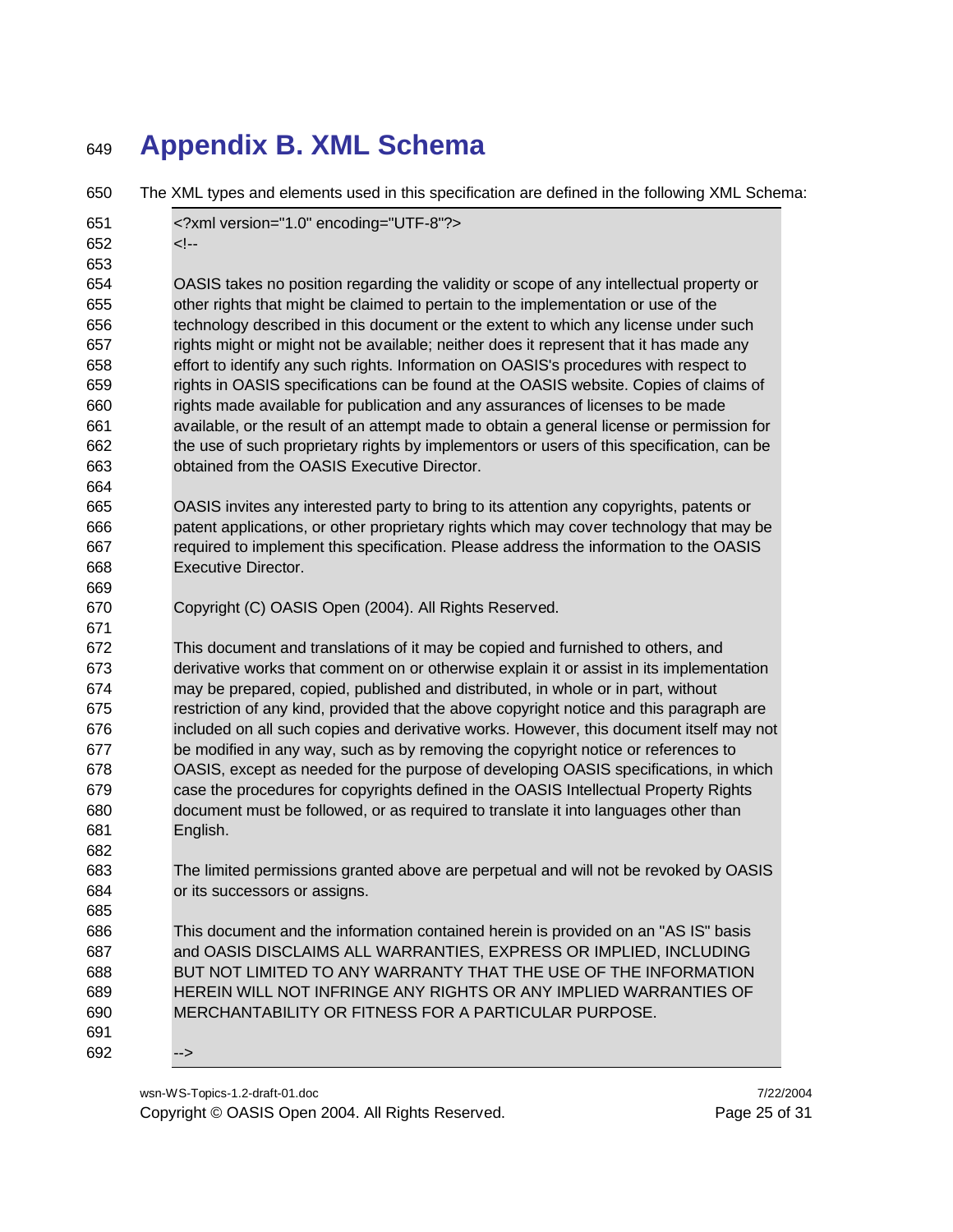| 693        |                                                                                            |
|------------|--------------------------------------------------------------------------------------------|
| 694        |                                                                                            |
| 695        | <xsd:schema< td=""></xsd:schema<>                                                          |
| 696        | xmlns="http://www.w3.org/2001/XMLSchema"                                                   |
| 697        | xmlns:xsd="http://www.w3.org/2001/XMLSchema"                                               |
| 698        | xmlns:wsrp=                                                                                |
| 699        | "http://docs.oasis-open.org/wsrf/2004/06/wsrf-WS-ResourceProperties-1.2-draft-             |
| 700        | 01.xsd"                                                                                    |
| 701        | $xmlns:wsnt =$                                                                             |
| 702        | "http://docs.oasis-open.org/wsn/2004/06/wsn-WS-BaseNotification-1.2-draft-01.xsd"          |
| 703        | xmlns:wstop=                                                                               |
| 704        | "http://docs.oasis-open.org/wsn/2004/06/wsn-WS-Topics-1.2-draft-01.xsd"                    |
| 705        | targetNamespace=                                                                           |
| 706        | "http://docs.oasis-open.org/wsn/2004/06/wsn-WS-Topics-1.2-draft-01.xsd"                    |
| 707        | elementFormDefault="qualified" attributeFormDefault="unqualified">                         |
| 708        |                                                                                            |
| 709        |                                                                                            |
| 710        |                                                                                            |
| 711        |                                                                                            |
| 712        | <xsd:import namespace="&lt;/td"></xsd:import>                                              |
| 713        | "http://docs.oasis-open.org/wsrf/2004/06/wsrf-WS-ResourceProperties-1.2-draft-<br>01.xsd"  |
| 714        |                                                                                            |
|            | schemaLocation=                                                                            |
| 715        | "http://docs.oasis-open.org/wsrf/2004/06/wsrf-WS-ResourceProperties-1.2-draft-             |
| 716        | 01.xsd"                                                                                    |
| 717        | $\rightarrow$                                                                              |
| 718        | <xsd:import namespace="&lt;/td"></xsd:import>                                              |
| 719        | "http://docs.oasis-open.org/wsn/2004/06/wsn-WS-BaseNotification-1.2-draft-01.xsd"          |
| 720        | schemaLocation=                                                                            |
| 721        | "http://docs.oasis-open.org/wsn/2004/06/wsn-WS-BaseNotification-1.2-draft-01.xsd"          |
| 722        | $\rightarrow$                                                                              |
| 723        |                                                                                            |
| 724        |                                                                                            |
| 725        | <xsd:complextype mixed="true" name="Documentation"></xsd:complextype>                      |
| 726        | <xsd:sequence></xsd:sequence>                                                              |
| 727        | <xsd:any <="" minoccurs="0" processcontents="lax" td=""></xsd:any>                         |
| 728        | maxOccurs="unbounded" namespace="##any"/>                                                  |
| 729        |                                                                                            |
| 730        |                                                                                            |
| 731        |                                                                                            |
| 732        | <xsd:complextype <="" abstract="true" name="ExtensibleDocumented" td=""></xsd:complextype> |
| 733        | mixed="false">                                                                             |
| 734        | <xsd:sequence></xsd:sequence>                                                              |
| 735        | <xsd:element <="" name="documentation" td="" type="wstop:Documentation"></xsd:element>     |
| 736        | minOccurs="0" />                                                                           |
|            |                                                                                            |
| 737        |                                                                                            |
| 738<br>739 | <xsd:anyattribute namespace="##other" processcontents="lax"></xsd:anyattribute><br>        |

wsn-WS-Topics-1.2-draft-01.doc 7/22/2004<br>Copyright © OASIS Open 2004. All Rights Reserved. Page 26 of 31 Copyright © OASIS Open 2004. All Rights Reserved.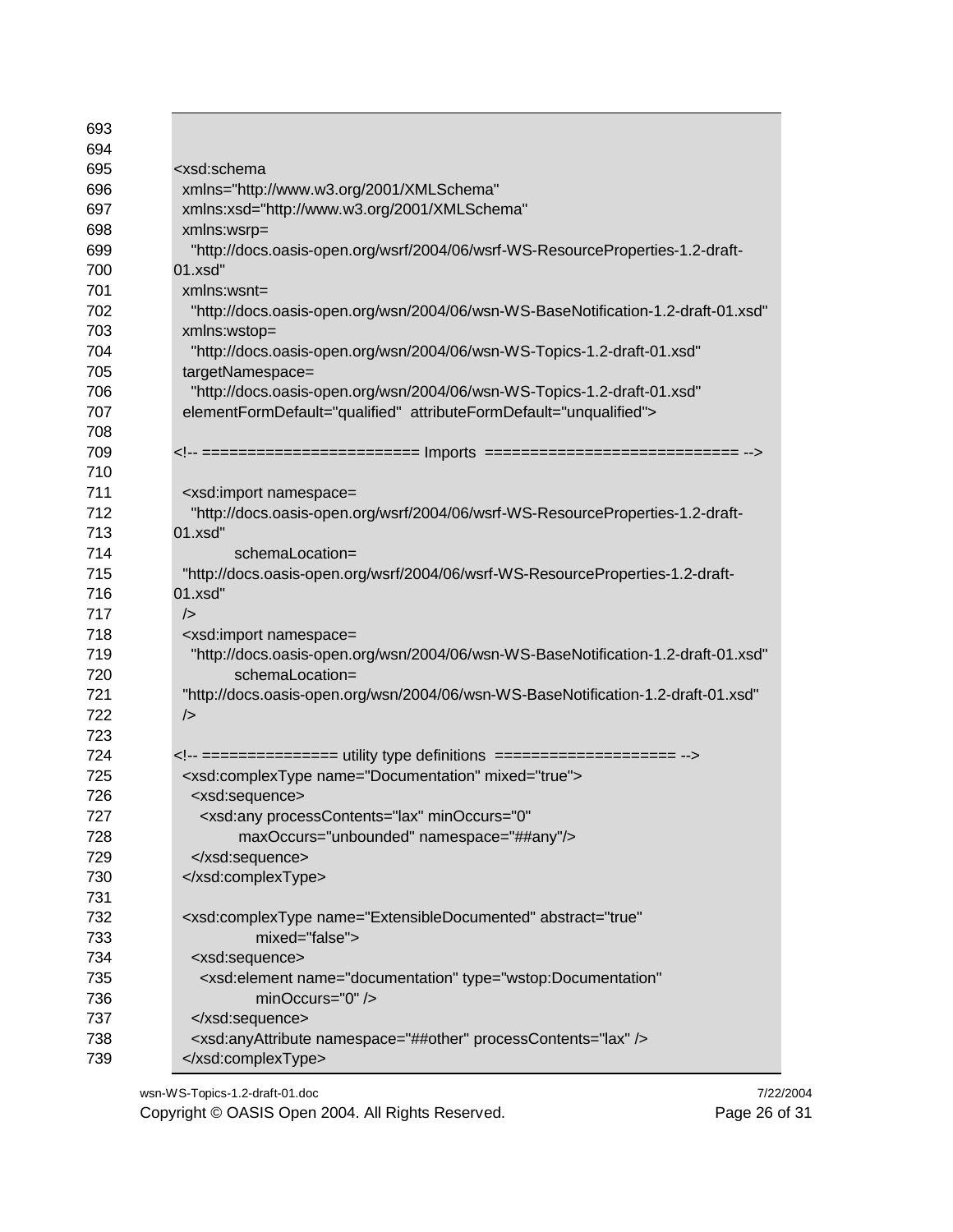| 740 |                                                                                     |
|-----|-------------------------------------------------------------------------------------|
| 741 | ================== Topic-Space Related =====================                        |
| 742 | <xsd:complextype name="TopicSpaceType"></xsd:complextype>                           |
| 743 | <xsd:complexcontent></xsd:complexcontent>                                           |
| 744 | <xsd:extension base="wstop:ExtensibleDocumented"></xsd:extension>                   |
| 745 | <xsd:sequence></xsd:sequence>                                                       |
| 746 | <xsd:element <="" name="Topic" td="" type="wstop:TopicType"></xsd:element>          |
| 747 | minOccurs="0" maxOccurs="unbounded"/>                                               |
| 748 | <xsd:any <="" namespace="##other" td=""></xsd:any>                                  |
| 749 | minOccurs="0" maxOccurs="unbounded"                                                 |
| 750 | processContents="lax"/>                                                             |
| 751 |                                                                                     |
| 752 | <xsd:attribute name="name" type="xsd:NCName"></xsd:attribute>                       |
| 753 | <xsd:attribute <="" name="targetNamespace" td="" type="xsd:anyURI"></xsd:attribute> |
| 754 | use="required"/>                                                                    |
| 755 |                                                                                     |
| 756 |                                                                                     |
| 757 |                                                                                     |
| 758 |                                                                                     |
| 759 | <xsd:element name="TopicSpace" type="wstop:TopicSpaceType"></xsd:element>           |
| 760 | <xsd:unique name="rootTopicUniqueness"></xsd:unique>                                |
| 761 | <xsd:selector xpath="wstop:Topic"></xsd:selector>                                   |
| 762 | <xsd:field xpath="@name"></xsd:field>                                               |
| 763 |                                                                                     |
| 764 |                                                                                     |
| 765 |                                                                                     |
| 766 |                                                                                     |
| 767 |                                                                                     |
| 768 | <xsd:group name="NonAliasTopicDefinition"></xsd:group>                              |
| 769 | <xsd:sequence></xsd:sequence>                                                       |
| 770 | <xsd:element <="" name="MessagePattern" td=""></xsd:element>                        |
| 771 | type="wsrp:QueryExpressionType"                                                     |
| 772 | minOccurs="0" maxOccurs="1" />                                                      |
| 773 | <xsd:element <="" name="Topic" td="" type="wstop:TopicType"></xsd:element>          |
| 774 | minOccurs="0" maxOccurs="unbounded">                                                |
| 775 | <xsd:unique name="childTopicUniqueness"></xsd:unique>                               |
| 776 | <xsd:selector xpath="wstop:topic"></xsd:selector>                                   |
| 777 | <xsd:field xpath="@name"></xsd:field>                                               |
| 778 |                                                                                     |
| 779 |                                                                                     |
| 780 |                                                                                     |
| 781 |                                                                                     |
| 782 |                                                                                     |
| 783 | <xsd:complextype name="TopicType"></xsd:complextype>                                |
| 784 | <xsd:complexcontent></xsd:complexcontent>                                           |
| 785 | <xsd:extension base="wstop:ExtensibleDocumented"></xsd:extension>                   |
| 786 | <xsd:sequence></xsd:sequence>                                                       |
|     |                                                                                     |

wsn-WS-Topics-1.2-draft-01.doc 7/22/2004<br>Copyright © OASIS Open 2004. All Rights Reserved. Page 27 of 31 Copyright © OASIS Open 2004. All Rights Reserved.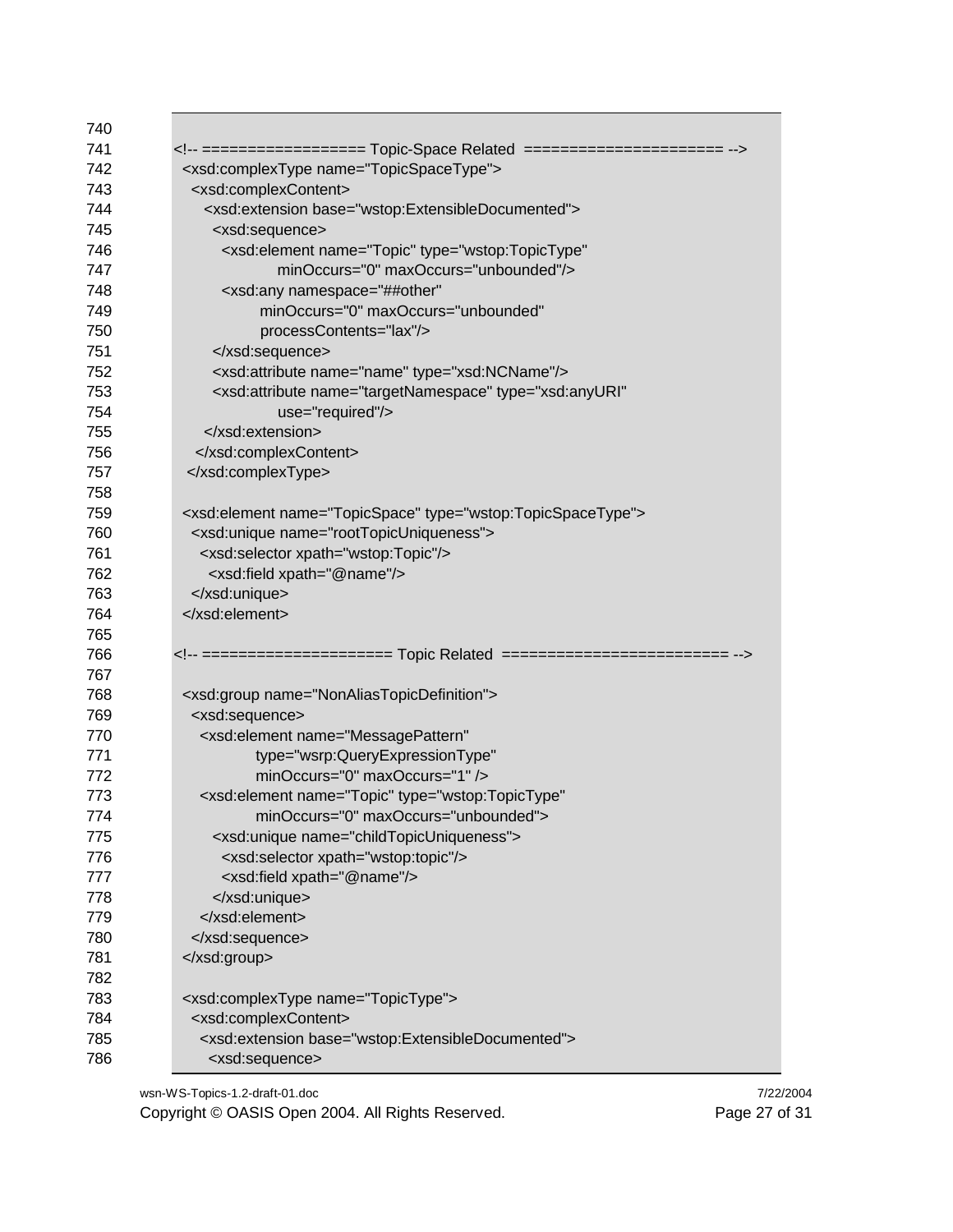| 787 | <xsd:choice></xsd:choice>                                                                            |
|-----|------------------------------------------------------------------------------------------------------|
| 788 | <xsd:element <="" name="AliasRef" td=""></xsd:element>                                               |
| 789 | type="wsnt:TopicExpressionType"                                                                      |
| 790 | minOccurs="1" maxOccurs="1" />                                                                       |
| 791 | <xsd:group ref="wstop:NonAliasTopicDefinition"></xsd:group>                                          |
| 792 |                                                                                                      |
| 793 | <xsd:any <="" minoccurs="0" namespace="##other" td=""></xsd:any>                                     |
| 794 | maxOccurs="unbounded"/>                                                                              |
| 795 |                                                                                                      |
| 796 | <xsd:attribute name="name" type="xsd:NCName" use="required"></xsd:attribute>                         |
| 797 | <xsd:attribute default="xsd:any" name="messageTypes"></xsd:attribute>                                |
| 798 | <xsd:simpletype></xsd:simpletype>                                                                    |
| 799 | <xsd:list itemtype="xsd:QName"></xsd:list>                                                           |
| 800 |                                                                                                      |
| 801 |                                                                                                      |
| 802 | <xsd:attribute <="" name="final" td="" type="xsd:boolean"></xsd:attribute>                           |
| 803 | default="false"/>                                                                                    |
| 804 |                                                                                                      |
| 805 |                                                                                                      |
| 806 |                                                                                                      |
| 807 |                                                                                                      |
| 808 | ================ Topic Expression Related ===================                                        |
| 809 |                                                                                                      |
| 810 | <xsd:simpletype name="FullTopicPathExpression"></xsd:simpletype>                                     |
| 811 | <xsd:restriction base="xsd:token"></xsd:restriction>                                                 |
| 812 | <xsd:annotation></xsd:annotation>                                                                    |
| 813 | <xsd:documentation></xsd:documentation>                                                              |
| 814 | TopicPathExpression ::= TopicPath (' ' TopicPath )*                                                  |
| 815 | ::= RootTopic ChildTopicExpression*<br>TopicPath                                                     |
| 816 | $\therefore$ NamespacePrefix? ('/')? (NCName   '*')<br>RootTopic                                     |
| 817 | NamespacePrefix ::= NCName ':'                                                                       |
| 818 | ChildTopicExpression ::= '/' '/'? (NCName   '*'  '.')                                                |
| 819 |                                                                                                      |
| 820 |                                                                                                      |
| 821 |                                                                                                      |
| 822 | <xsd:pattern value="&lt;/td"></xsd:pattern>                                                          |
| 823 | "([\i-[:]][\c-[:]]*:)?(//)?([\i-[:]][\c-[:]]* \*)((/ //)([\i-[:]][\c-[:]]* \* [.]))*(\ ([\i-[:]][\c- |
| 824 | [:]]*:)?(//)?([\i-[:]][\c-[:]]* \*)((/ //)([\i-[:]][\c-[:]]* \* [.]))*)*">                           |
| 825 |                                                                                                      |
| 826 |                                                                                                      |
| 827 |                                                                                                      |
| 828 |                                                                                                      |
| 829 | <xsd:simpletype name="ConcreteTopicPathExpression"></xsd:simpletype>                                 |
| 830 | <xsd:restriction base="xsd:token"></xsd:restriction>                                                 |
| 831 | <xsd:annotation></xsd:annotation>                                                                    |
| 832 | <xsd:documentation></xsd:documentation>                                                              |
| 833 | The pattern allows strings matching the following EBNF:                                              |

wsn-WS-Topics-1.2-draft-01.doc<br>
Copyright © OASIS Open 2004. All Rights Reserved.<br>
Page 28 of 31 Copyright © OASIS Open 2004. All Rights Reserved.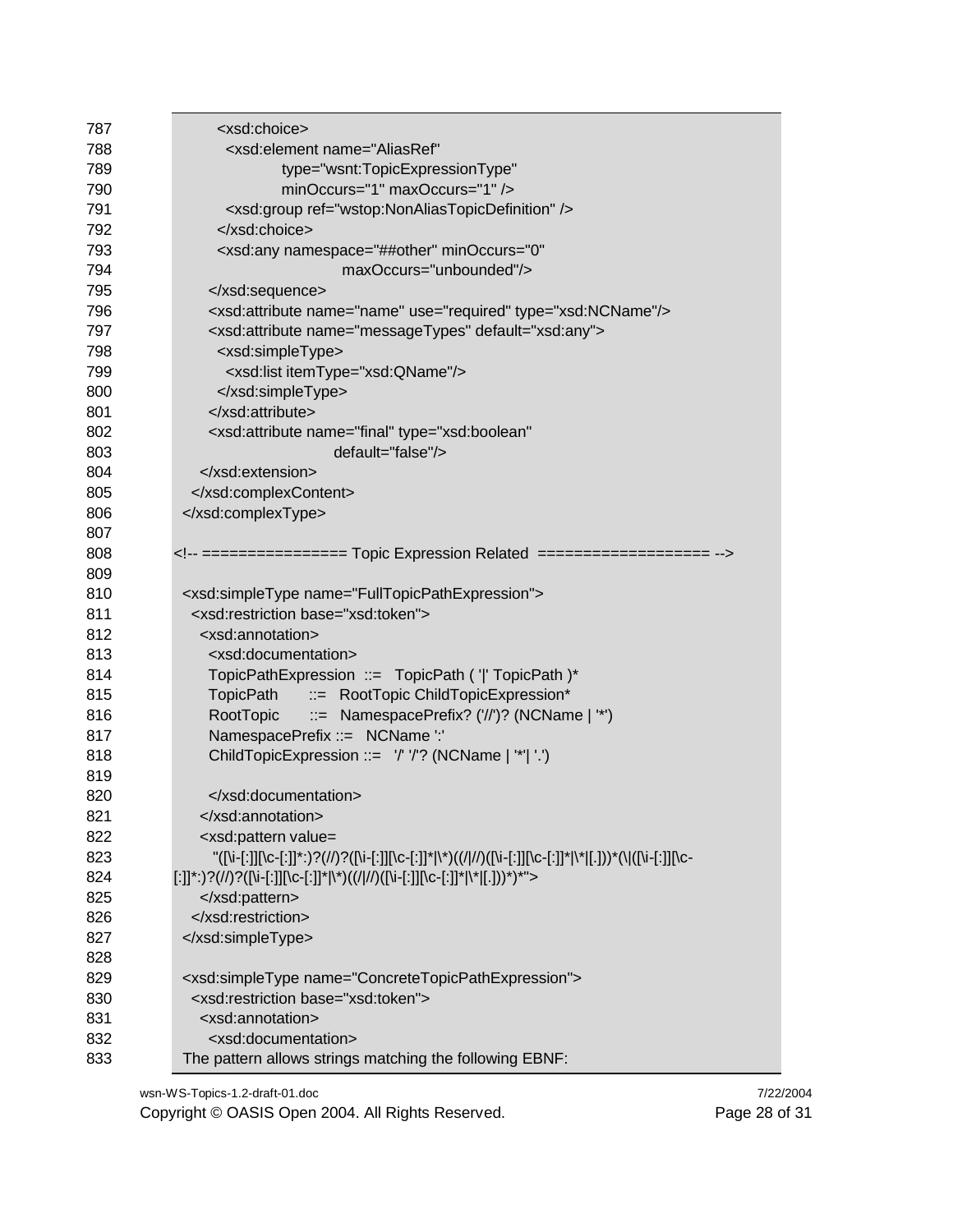| RootTopic<br>835<br>$\equiv$ QName<br>ChildTopic<br>$\equiv$ $\frac{1}{2}$ NCName<br>836<br>837<br>838<br><br>839<br><br>840<br><xsd:pattern value="&lt;br">"(( [\i-[:]][\c-[:]]*:)? [\i-[:]][\c-[:]]*)(/ [\i-[:]][\c-[:]]*)*" &gt;<br/>841<br/>842<br/></xsd:pattern><br><br>843<br>844<br><br>845<br>846<br><xsd:simpletype name="SimpleTopicExpression"><br/><xsd:restriction base="xsd:token"><br/>847<br/>848<br/><xsd:annotation><br/>849<br/><xsd:documentation><br/>850<br/>The pattern allows strings matching the following EBNF:<br/>851<br/>RootTopic<br/><math>\equiv</math> QName<br/>852<br/>853<br/></xsd:documentation><br/>854<br/><math>\le</math>/xsd:annotation&gt;<br/>855<br/><xsd:pattern value="([\i-[:]][\c-[:]]*:)?( [\i-[:]][\c-[:]]*)"><br/></xsd:pattern><br/>856<br/></xsd:annotation></xsd:restriction><br/>857<br/>858<br/></xsd:simpletype><br>859 | 834 | ConcreteTopicPath ::= RootTopic ChildTopic* |  |  |  |
|--------------------------------------------------------------------------------------------------------------------------------------------------------------------------------------------------------------------------------------------------------------------------------------------------------------------------------------------------------------------------------------------------------------------------------------------------------------------------------------------------------------------------------------------------------------------------------------------------------------------------------------------------------------------------------------------------------------------------------------------------------------------------------------------------------------------------------------------------------------------------------------|-----|---------------------------------------------|--|--|--|
|                                                                                                                                                                                                                                                                                                                                                                                                                                                                                                                                                                                                                                                                                                                                                                                                                                                                                      |     |                                             |  |  |  |
|                                                                                                                                                                                                                                                                                                                                                                                                                                                                                                                                                                                                                                                                                                                                                                                                                                                                                      |     |                                             |  |  |  |
|                                                                                                                                                                                                                                                                                                                                                                                                                                                                                                                                                                                                                                                                                                                                                                                                                                                                                      |     |                                             |  |  |  |
|                                                                                                                                                                                                                                                                                                                                                                                                                                                                                                                                                                                                                                                                                                                                                                                                                                                                                      |     |                                             |  |  |  |
|                                                                                                                                                                                                                                                                                                                                                                                                                                                                                                                                                                                                                                                                                                                                                                                                                                                                                      |     |                                             |  |  |  |
|                                                                                                                                                                                                                                                                                                                                                                                                                                                                                                                                                                                                                                                                                                                                                                                                                                                                                      |     |                                             |  |  |  |
|                                                                                                                                                                                                                                                                                                                                                                                                                                                                                                                                                                                                                                                                                                                                                                                                                                                                                      |     |                                             |  |  |  |
|                                                                                                                                                                                                                                                                                                                                                                                                                                                                                                                                                                                                                                                                                                                                                                                                                                                                                      |     |                                             |  |  |  |
|                                                                                                                                                                                                                                                                                                                                                                                                                                                                                                                                                                                                                                                                                                                                                                                                                                                                                      |     |                                             |  |  |  |
|                                                                                                                                                                                                                                                                                                                                                                                                                                                                                                                                                                                                                                                                                                                                                                                                                                                                                      |     |                                             |  |  |  |
|                                                                                                                                                                                                                                                                                                                                                                                                                                                                                                                                                                                                                                                                                                                                                                                                                                                                                      |     |                                             |  |  |  |
|                                                                                                                                                                                                                                                                                                                                                                                                                                                                                                                                                                                                                                                                                                                                                                                                                                                                                      |     |                                             |  |  |  |
|                                                                                                                                                                                                                                                                                                                                                                                                                                                                                                                                                                                                                                                                                                                                                                                                                                                                                      |     |                                             |  |  |  |
|                                                                                                                                                                                                                                                                                                                                                                                                                                                                                                                                                                                                                                                                                                                                                                                                                                                                                      |     |                                             |  |  |  |
|                                                                                                                                                                                                                                                                                                                                                                                                                                                                                                                                                                                                                                                                                                                                                                                                                                                                                      |     |                                             |  |  |  |
|                                                                                                                                                                                                                                                                                                                                                                                                                                                                                                                                                                                                                                                                                                                                                                                                                                                                                      |     |                                             |  |  |  |
|                                                                                                                                                                                                                                                                                                                                                                                                                                                                                                                                                                                                                                                                                                                                                                                                                                                                                      |     |                                             |  |  |  |
|                                                                                                                                                                                                                                                                                                                                                                                                                                                                                                                                                                                                                                                                                                                                                                                                                                                                                      |     |                                             |  |  |  |
|                                                                                                                                                                                                                                                                                                                                                                                                                                                                                                                                                                                                                                                                                                                                                                                                                                                                                      |     |                                             |  |  |  |
|                                                                                                                                                                                                                                                                                                                                                                                                                                                                                                                                                                                                                                                                                                                                                                                                                                                                                      |     |                                             |  |  |  |
|                                                                                                                                                                                                                                                                                                                                                                                                                                                                                                                                                                                                                                                                                                                                                                                                                                                                                      |     |                                             |  |  |  |
|                                                                                                                                                                                                                                                                                                                                                                                                                                                                                                                                                                                                                                                                                                                                                                                                                                                                                      |     |                                             |  |  |  |
|                                                                                                                                                                                                                                                                                                                                                                                                                                                                                                                                                                                                                                                                                                                                                                                                                                                                                      |     |                                             |  |  |  |
|                                                                                                                                                                                                                                                                                                                                                                                                                                                                                                                                                                                                                                                                                                                                                                                                                                                                                      |     |                                             |  |  |  |
|                                                                                                                                                                                                                                                                                                                                                                                                                                                                                                                                                                                                                                                                                                                                                                                                                                                                                      |     |                                             |  |  |  |
|                                                                                                                                                                                                                                                                                                                                                                                                                                                                                                                                                                                                                                                                                                                                                                                                                                                                                      | 860 |                                             |  |  |  |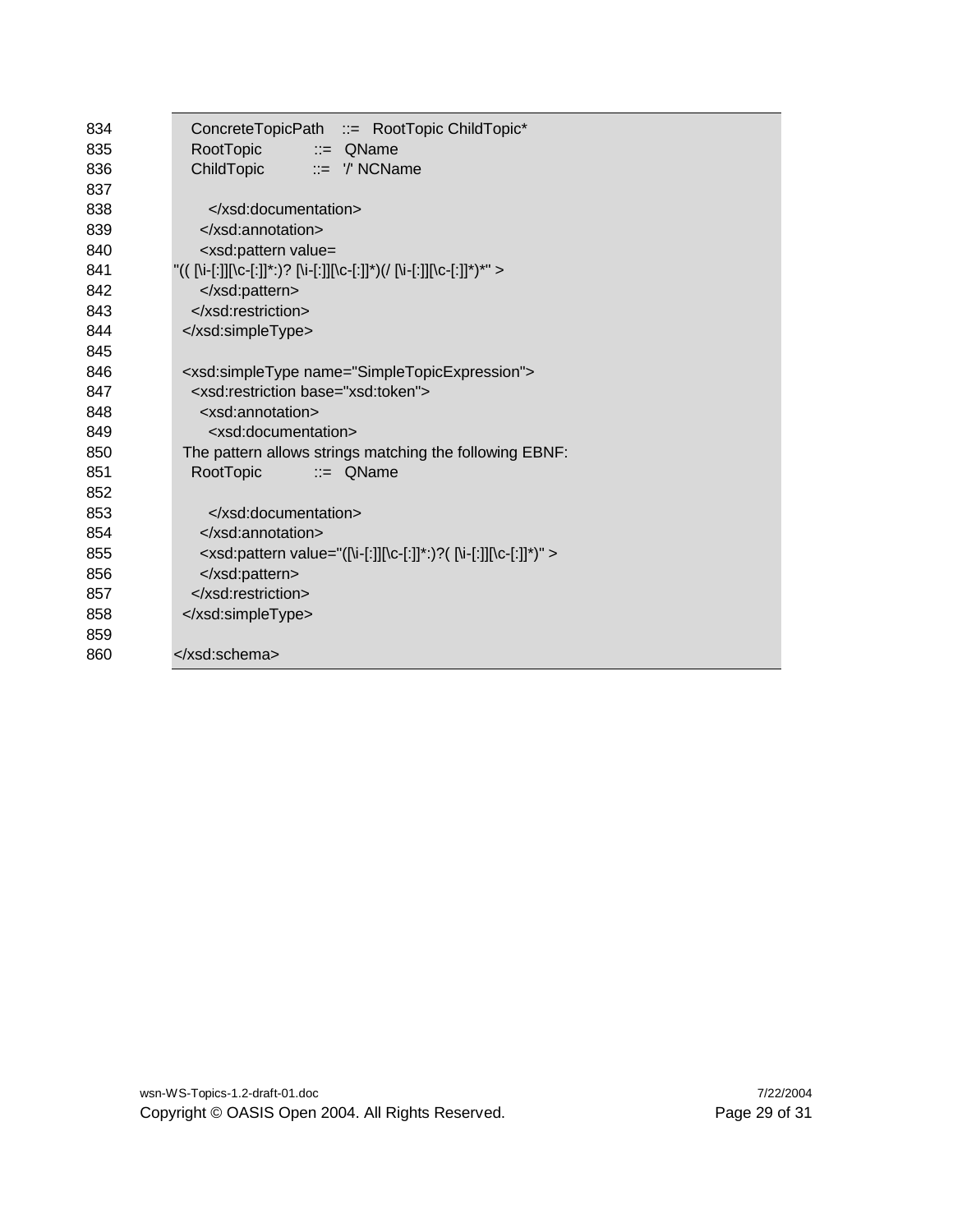# <sup>861</sup> **Appendix C. Revision History**

| Rev   | Date       | By Whom           | What                                                                                                                                                        |
|-------|------------|-------------------|-------------------------------------------------------------------------------------------------------------------------------------------------------------|
| wd-01 | 2004-06-04 | William Vambenepe | Initial version created from submission<br>by contributing companies. Minor<br>modifications made to reflect OASIS<br>formatting and namespace URI choices. |
|       |            |                   |                                                                                                                                                             |
|       |            |                   |                                                                                                                                                             |

862